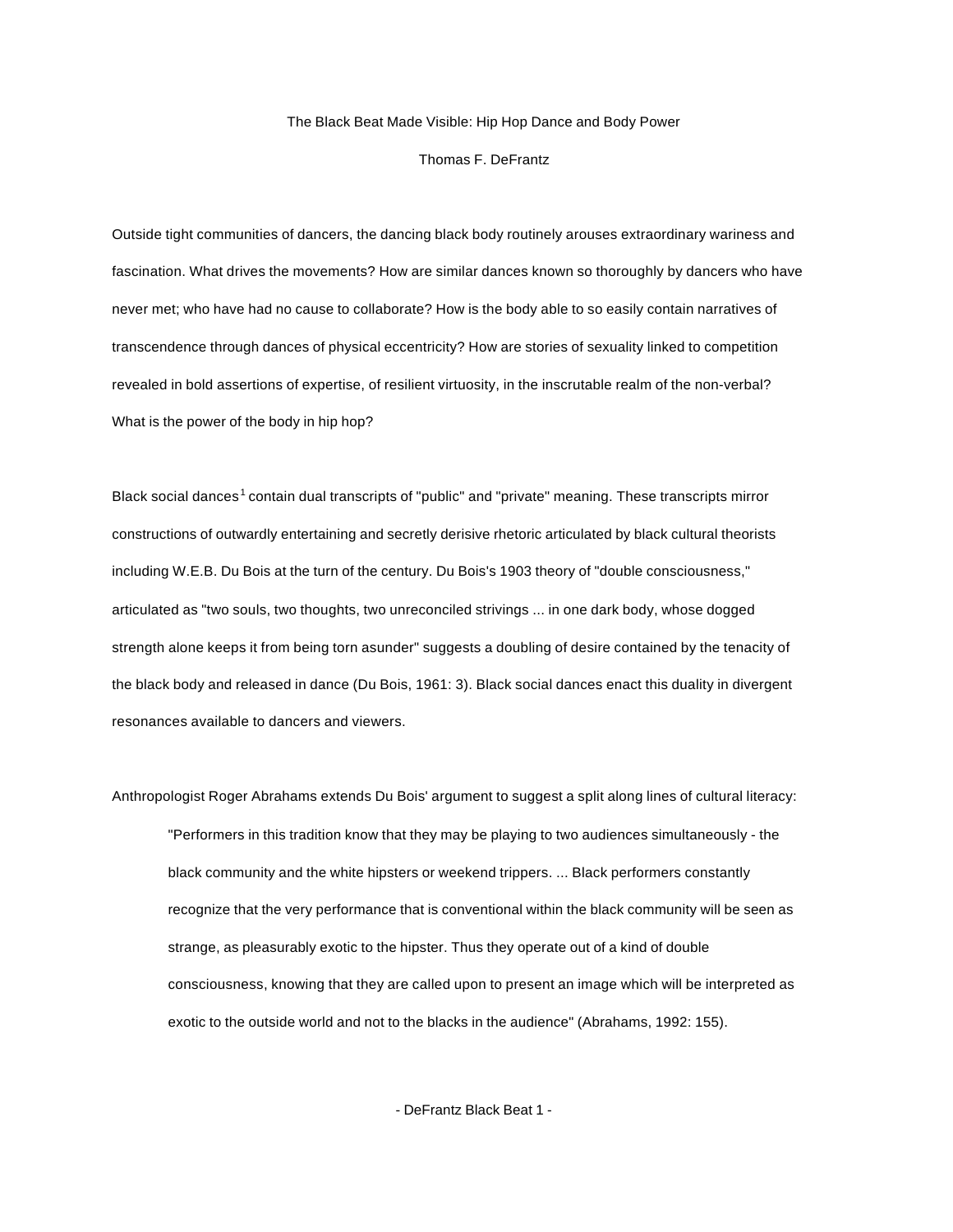Drawing his argument from an analysis of minstrelsy, Abrahams assumes that the audience for performance by African Americans includes whites who are not conversant with submerged layers of communication. Whether hipsters in the audience "understand" the performance of black social dances interests me less than the presupposition of a doubled functionality encoded within the performance. Does this doubling disappear without a white audience or larger white context? Is Abrahams only talking about performances which include white audiences? Are black social dances designed to be performed and watched at once?

Historian Robert Hinton assumes that the dual audience for dancing black bodies stems from the construction of slave society:

"Early in the slavery experience, Afro-American dance split into two basic streams. The first stream was the dance that black folk created for themselves during those few precious hours of sacred and secular celebration. This first stream was the more 'African,' in part because of the movement quality and vocabulary, but also, because the dance was created for the benefit of the dancers. The experience of any observers (the audience) was secondary. The second stream was the dance that black people created for white people. This second stream was more 'European,' both because of the technique and because the dance was created under differing degrees of duress for the pleasure of the audience. The experience of the performer was secondary." (Hinton, 1988: 4)

Labeling the first stream "dance of celebration" and the second stream "dance of performance" Hinton draws an argument which assumes only participants in its first stream, and a politically privileged but culturally illiterate audience in its second stream. According to him the two streams do not meet until after the renaissance of African consciousness, which occurred during the Pan-Africanist movement between the World Wars (Hinton 1988: 4).

In both of these essentialist configurations, "the black community" is assumed to be a coherent group of participants in dance performances which hold a largely unmodulated connotation of celebration. Performances viewed by cultural outsiders are likely born of duress and discomfort; ironically, they also

- DeFrantz Black Beat 2 -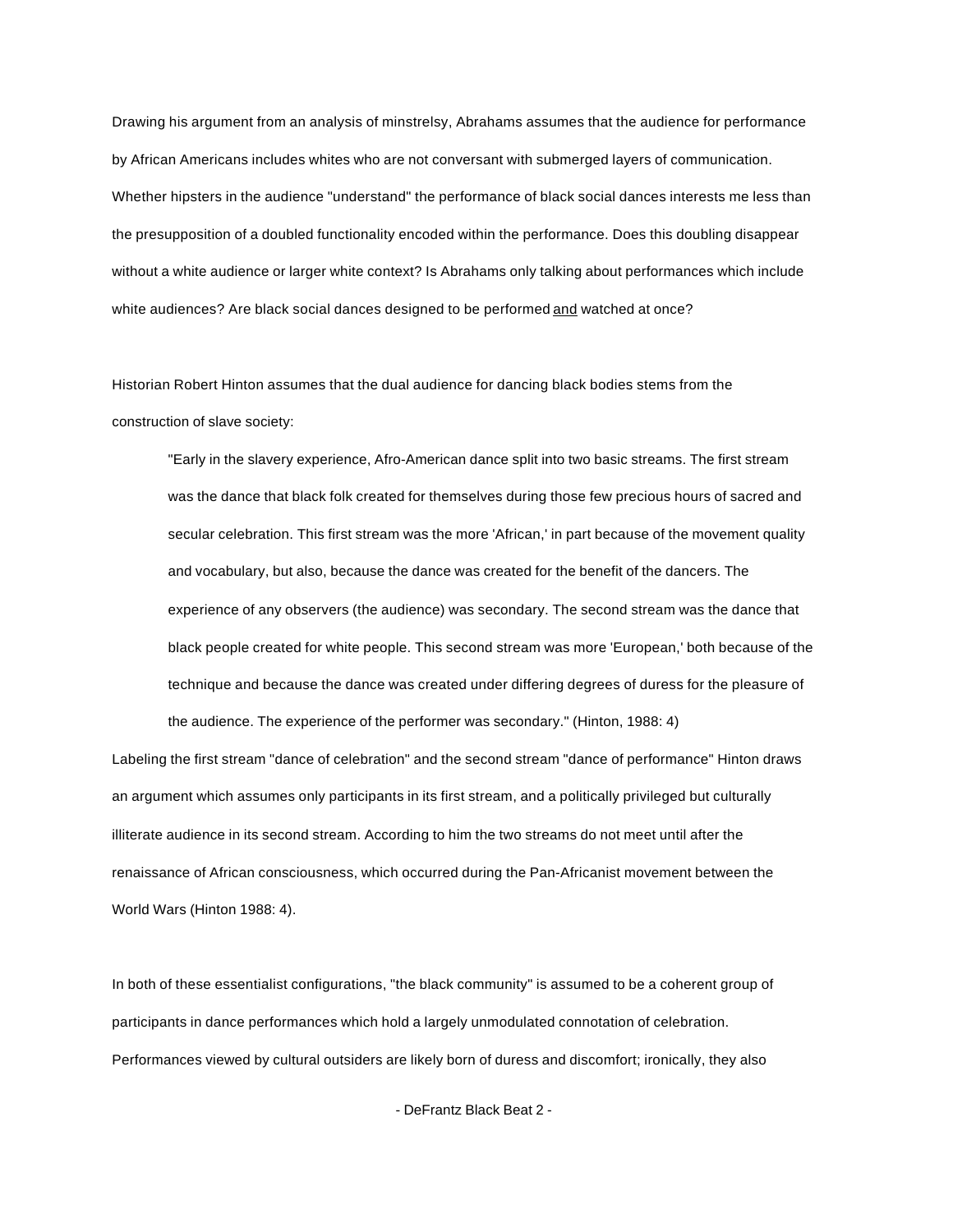provide a largely unmodulated measure of pleasure for an immobile audience. The transcript of protest in social dance remains "private," read and understood only by dancers initiated into black social dance styles. According to these writers, it is only during the 20th century, amidst burgeoning civil rights activism, that the dancing black body is allowed a self-conscious ability to celebrate and protest simultaneously. Only at this historical juncture can an immobile [white] audience adequately comprehend the transcript of protest inscribed within black social dance movement. But for their [black] performers, black social dances are constructed like verbal games of rhetoric such as toasting and signifying which simultaneously celebrate and criticize. Although an immobile audience viewing hip hop dance forms may still misread movements of personal transcendence as erotic or simply sensational, I think that the palpable presence of physical pleasure, bound up with a racialized cultural history, makes the dances powerfully compelling. This dynamic amalgamation of pleasure and critique form the basis of power present within hip hop dance forms.

All African diaspora dance, including black social dances, may be likened to verbal language most in its conspicuous employment of "call and response" with the body responding to and provoking the voice of the drum. In an encyclopedia entry titled "Primitive African Dance (and Its Influence on the Churches of the South)," choreographer Pearl Primus asserted African orality as a defining feature of dance performance. After conducting research in the early 1940's, Primus wrote of the linguistic features of African diasporic dance and the relationship of dance to drum: "On my trips south of the Mason and Dixon line in 1944 I discovered in the Baptist Churches the voice of the drum - not in any instrument, but in the throat of the preacher" (Primus, 1949: 387). She continues to conclude that in "emotional impact, group reaction, rhythms, tempos, actual steps and the exact precision with which they were done, dance in the Southern Baptist Churches so closely resemble the dance in Africa as to leave no doubt in the mind that the American form emerged from the African" (Primus, 1949: 389). Her essay suggests a triangular configuration of orality, dancer, and drum as guiding precepts of African diaspora dance.

If we can accept that the dance responds to the drum, not solely in a reactive manner, but within a

- DeFrantz Black Beat 3 -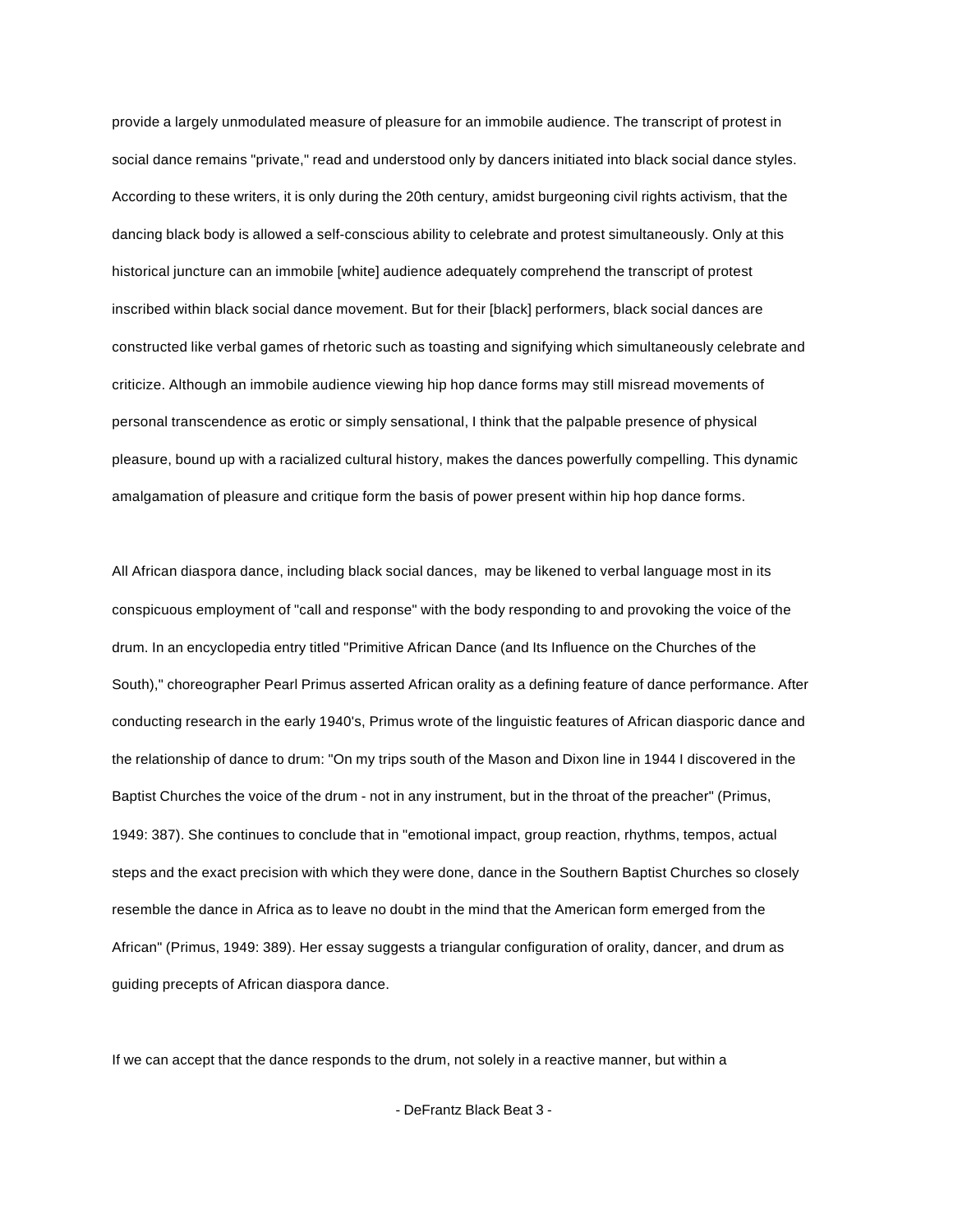configuration of communicative collaboration, we can understand how dance is performative, mirroring the way in which speech may be equated with action. Dance movements convey speech-like qualities which contain meaning beyond the formal, aesthetic shapes and sequences of movement detailed by the body in motion. African diaspora dance conveys the sense of performative utterance like those cultural theorist Eve Sedgewick cites, "that do not merely describe, but actually perform the actions they name: 'J'accuse'; 'Be it resolved...'; ... 'I apologize'; 'I dare you'" (Sedgwick, 1993: 11). Within black social dance constructions, dancing black bodies express actionable assertions.<sup>2</sup>

In general, black expressive cultures value the process of signification over the signified, the performance of spirituality over scriptural exegesis, talking by dancing over talking about dancing. In 2000, the forms of black expressive culture which generate the most scholarly interest are probably gospel music, the performed African American sermon, and hip hop culture with rap music as its central focus. Within this lineage of orality, the implications of social dance as text forms an important site of entry to understanding black performativity. Following Sedgwick, I define black performativity here to be gestures of black expressive culture, including music and dance, which perform actionable assertions. In terms of black social dance, these performative assertions do not "describe" dancing, rather, they are the physical building blocks of a system of communication we may term corporeal orature.

Corporeal Orature aligns movement with speech to describe the ability of black social dance to incite action. In this articulation, social dance may contain performative gestures which cite contexts beyond the dance. These citations are read and acknowledged by other dancers who respond in kind with actions or decisions about, at least, the efficacy of the dance gesture. Black social dance thrives within a structure of corporeal orature that presumes the possibility of efficacious performative gesture. **(judith butler bodies that matter)**

But black social dance in general, and hip hop dance in particular, resist inscription and interpretation from an exterior, immobile microanalytic perspective. Working from outside the dance accesses only a portion of its

- DeFrantz Black Beat 4 -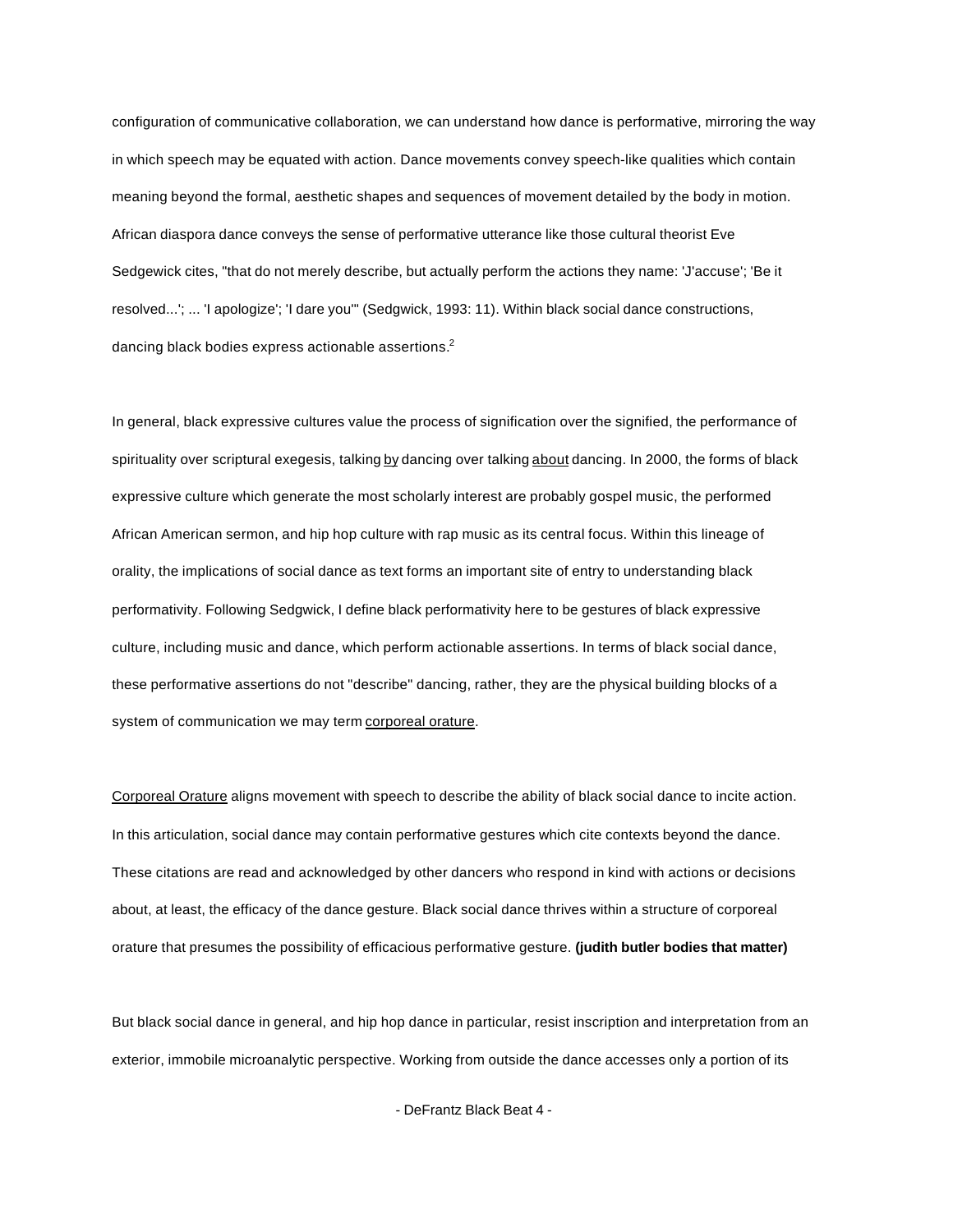communicative ability: its visual effects. Like literary analyses which can't contain the physical embodiment of a performative speech act--the sensuality of releasing the action "I apologize" to a lover--theorizing the dance from the eye of an observer sidesteps the dynamism of the body which drives the form. Dance, like music of black expressive culture, can only be partially present here.

Writing about the construction of "funk," cultural theorist Cornel West articulates a linkage between physical ephemerality and corporeality:

"This funk is neither a skill nor an idea, not a world view or a stance. Rather, it is an existential capacity to get in touch with forms of kinetic orality and affective physicality acquired by deep entrenchment in - or achieved by pretheoretical styles owing to socialization in - the patterns of Afro-American ways of life and struggle." (West, 1992: 288)

I take issue with West's argument that black expressive culture can be 'pretheoretical' which, to my mind, foregrounds an intellect/practice split. For me, the capacity to embody patterns of black life is simultaneously kinetic and theoretical, and constantly negotiated by a kinetic and intellectual understanding of its formal properties.

The notion of a pretheoretical or entirely experiential understanding of African American culture contributes to the ahistorical, moorless conception of black expressive culture as an inevitable by-product of the Middle Passage.<sup>3</sup> Of course, theory is, and has always been, embedded within practice; on the whole, black expressive culture has been egregiously neglected by theorists. As African art scholar Robert Farris Thompson offers, black expressive culture performance practice accounts for more than fifty per cent of American popular music even though African Americans are no more than twelve per cent of the population (Thompson, 1996: 213). Acknowledging and exploring a theoretical dimension to black social dance performance practice might help us understand how these statistics work, and how black pleasure and black power foster hip hop dance forms.

- DeFrantz Black Beat 5 -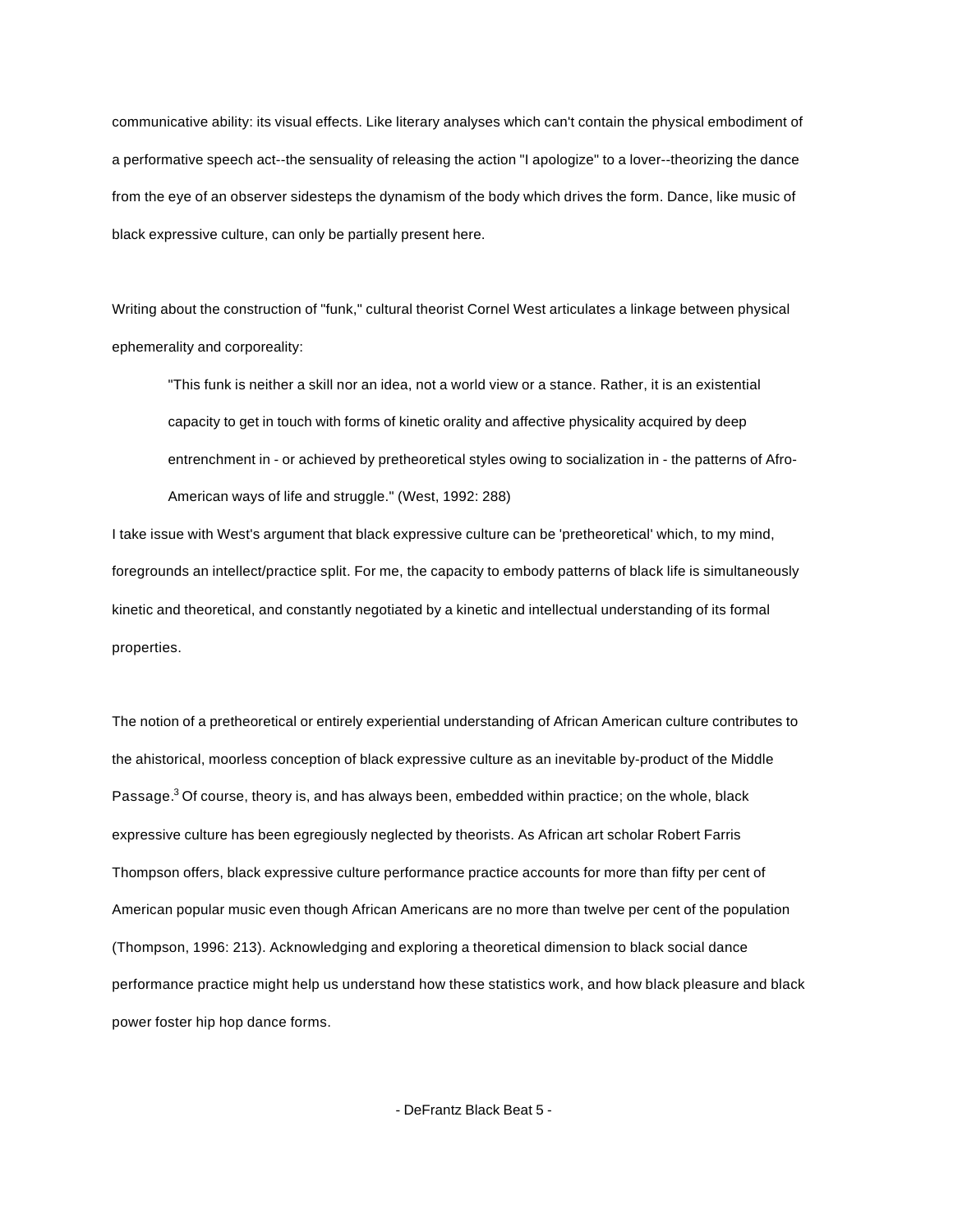Black expressive culture incubates social dance forms which speak to several audiences of American dancers. But dance, especially as a physical component of popular music, is viewed warily by scholars, who often seem most comfortable discussing lyrics as the literal, explicitly communicative dimension of music. Walter Hughes's essay "In the Empire of the Beat: Discipline and Disco" attempts a reading of disco music as a form which "foregrounds the beat, makes it consistent, simple, repetitive," and is built on "the emptying out of language which parallels the refusal of narrative structure in the song overall" (Hughes, 1994: 149). Hughes looks through the lens of the white male outsider--a hipster, of sorts--at the process of disco, and details linkages between [white] gay culture and black performance practice contained by disco music.<sup>4</sup> Along the way, he encounters prominent Africanist features of disco music, although he doesn't identify them as such. Writing about the foregrounding of the drum in the form, he notes that "disco mystifies its authorial origins, as we see in the obscure collective names given to disco 'groups' (such as Hughes Corporation, Machine, or Black Box) or in performers such as the Village People or Shannon, who are patently the 'creations' of their producers" (Hughes, 1994: 149). I argue that these collective origins emanate from a theoretical/kinetic Africanist assumption that dance music--music which can provoke and sustain dance- carries performative qualities like those of language. For dancers, it isn't necessary to seek authorial origins in the use of this performative language, as in the physical assertion of "I dare you." This language is not emptied of meaning; on the contrary, it is full of tangible affect. Disco music provokes and responds to the action of dance. That provocation and response are neither unmodulated nor pretheoretical.

If conversation occurs between music and its dancers, and between dancers, the subtleties of that conversation are missed in the separation of participant and observer. Still, most analyses of black social dance are designed from the perspective of an immobile observer. This follows the unfortunate colonialist construction whereby locations of being "within the dance" or "without it" operate simultaneously and autonomously. A society in which bodies can be objectified and marked as 'black' is one comfortable with watching without understanding; it is one used to observing dance without the ability to decode its communicative value. As we move from inside the dance to the audience, and movements are viewed without

- DeFrantz Black Beat 6 -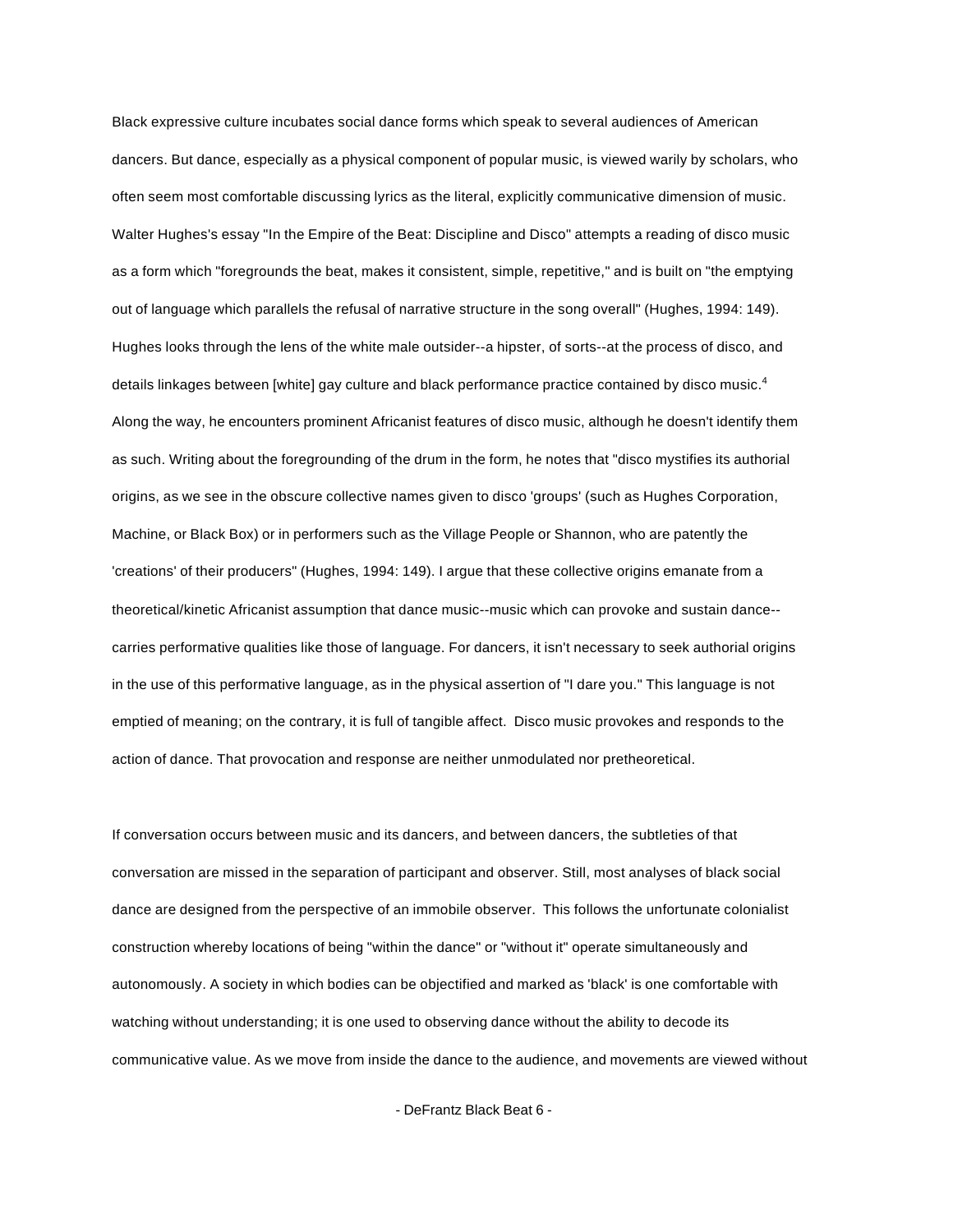concern for their performative implications, meaning is indeed emptied out. Subsequent reproduction of the dances by people looking only from the outside leads to the flat, militaristic repetition commonly viewed in the commercial music video sphere.

# Interrogating Africanisms in Hip Hop Dance

Several authors have articulated an array of formal characteristics common to dances of the African diaspora, most notably Robert F. Thompson (1963), Marshall and Jean Stearns ([1964] 1979), Delores K. Cayou (1971), Katrina Hazzard-Gordon (1990), Jacqui Malone (1996), and Brenda Dixon Gottschild (1996). The formal qualities of motion perceived vary slightly according to each author, but all build on the categories articulated by Thompson in 1966 to include: "the dominance of a percussive concept of performance; multiple meter; apart playing and dancing; call-and-response; and, finally the songs and dances of derision" (Thompson, 1966: 88). In 1983 Thompson expanded on these principles slightly, to include an "inner pulse control" and "suspended accentuation patterning," two principles which aid in understanding complex meter and the layering of rhythmic accent central to African diaspora dance and music (Thompson, 1983: xiii).<sup>5</sup>

Building on Thompson's work, Gottschild articulates a series of intertextual "processes, tendencies, and attitudes" of Africanist performance practice (Gottschild, 1996: 12). Her work explores the intangible essence of performance through concepts which stress its theoretical hallmarks: embracing the conflict ("a precept of contrariety, or an encounter of opposites"); high-affect juxtaposition ("mood, attitude, or movement breaks that omit ... transitions and connective links"); ephebism ("power, vitality, flexibility, drive, and attack ... that recognizes feeling as sensation, rather than emotion"); and the aesthetic of the cool ("an attitude ... that combines composure with vitality") (Gottschild, 1996: 13-16).

Taken together, these categories of Africanist tendencies are broad enough to accommodate several generations of music and movement styles, from nineteenth-century plantation dances to twentieth-century hip hop forms. Thompson's principles provide the formalistic "how" of dance practice, drawn from qualities

- DeFrantz Black Beat 7 -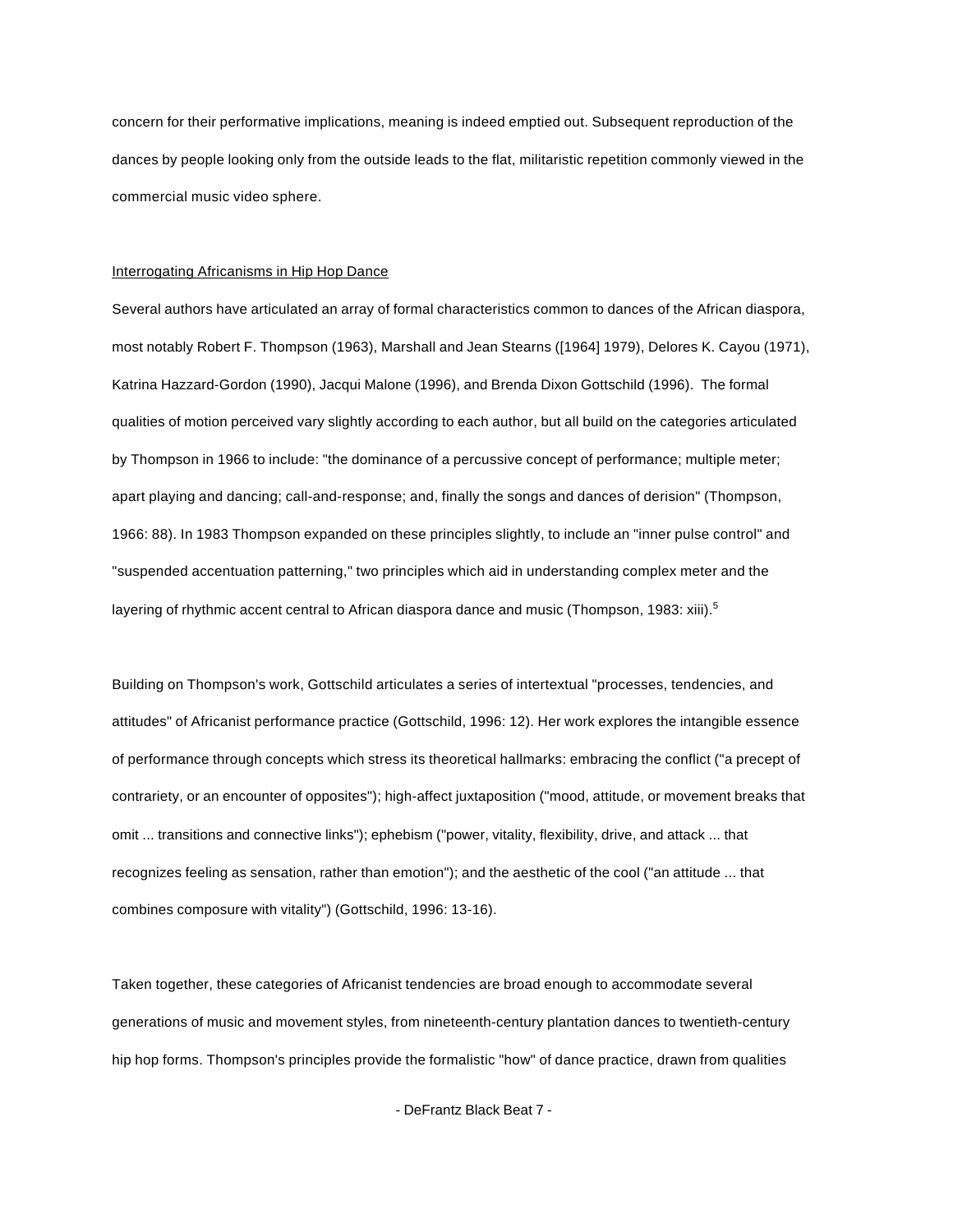which may be observed by a viewer outside the dance. Gottschild's concepts offer a sense of the conceptual "why" of dance practice, teasing out theoretical underpinnings experienced by dancers. An additional quality identified by Cayou as "functionalism - becoming what you dance - the art of real life" aligns dance movement to personal identity, a maneuver with implications for dancers and audience members (Cayou, 1971: 6). I argue that this quality of black social dance performance underscores all the others. A hallmark of social dance practice in the African diaspora is the communal valuation of the dancer's ability to speak in the imperative through dance movement. Social dance is inevitably tied to the construction of personal identity, by dancers and the participating audiences who observe them.

The most prevalent theoretical assumptions concerning qualities of black social dance derive, in part, from a corpus of literary descriptions created by immobile cultural outsiders fascinated by the mysterious power of black dance. These writings draw a rich portrait of dance's potentially actionable meanings, even when those meanings are consistently misread by [white] audiences. Consider the performance of a dancer thought to be Master Juba, a champion dancer, witnessed by author Charles Dickens in 1842, and chronicled in the author's often-cited American Notes: "He never leaves off making queer faces, and is the delight of all the rest, who grin from ear to ear incessantly" (Dickens, 1968: 110). *Dances of celebration*. Dickens continued: "Single shuffle, double shuffle, cut and cross-cut: snapping his fingers, rolling his eyes, turning in his knees, presenting the backs of his legs in front, spinning about on his toes and heels like nothing but the man's fingers on the tambourine; dancing with two left legs, two right legs, two wooden legs, two wire legs, two spring legs - all sorts of legs and no legs - what is this to him?" (Dickens, 1968: 112). *Dances of subversive performance*. "And in what walk of life, or dance of life, does an ever get such stimulating applause as thunders about him, when, having danced his partner off her feet, and himself too, he finished by leaping gloriously on the bar-counter, and calling for something to drink, with the chuckle of a million counterfeit Jim Crows, in one inimitable sound?" (Dickens, 1968: 112). *Dances of actionable assertion*.

To answer Dickens' rhetorical question, what all of this might be to Juba is an expression of musicality, a

- DeFrantz Black Beat 8 -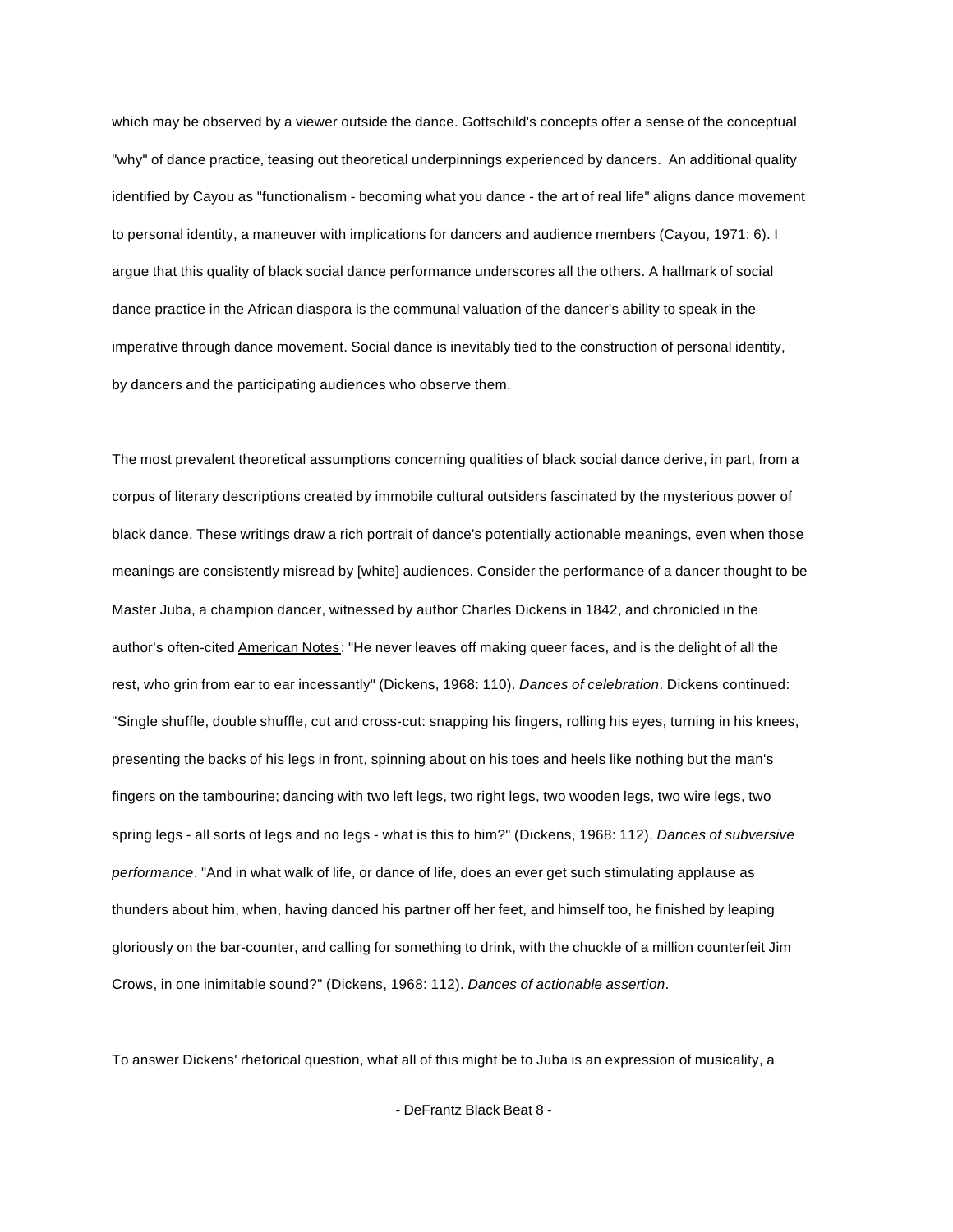confirmation and expression of himself, and a sounding on Dickens' amazement. To be sure, Dickens wrote his American Notes to an abolitionist ideology which condemned slavery and valorized formidable and exotic black cultural processes like Juba's dance. The description of Juba's break-down comes in the midst of a chapter on New York, sandwiched between disagreeable visits to various public institutions - prisons, orphanages, and insane asylums. In context, Dickens intimates how Juba's dances are subversively eccentric and kinesthetically powerful - expressive qualities that Dickens does not find elsewhere in his New York adventure. And surely the dance was simultaneously celebratory for the dancer as an confirming exercise in physical mastery. It is this conflation of inner and outer aspects of African diaspora dance that I want to interrogate as the basis of an aesthetic of body power palpable in hip hop forms.

# How Hip Hop Dance Contains Power

Power in hip hop is most apparent in the aggressively layered, dynamic array of shapes assumed by the dancing body. Hip hop dances contain an assertive angularity of body posture and an insistent virtuostic rhythmicity. This is the power of what can be seen, and then inscribed, without being embodied; what Dickens saw in the dances with no legs, the 'virtual' dances performed by a mercurial black body.

How surprised Dickens might be in 1997 to see dancing white bodies moving with a directed unpredictability similar to Juba's, as suburbanites on ESPN use hip hop music and dances to confirm their mastery of imperative body talking in national cheerleading competitions. Hip hop, like much of African American expressive culture, attracts what theomusicologist Jon Michael Spencer calls "resentment listeners;" cultural outsiders who seek to invest their lives with meaning through the power of hip hop dance and music (Spencer, 1991: 9). These listeners and dancers come, I think, to physically invest in the enactment of cool dissension; they learn the dances for the obvious associations of physical power contained within the dancing body magnified by the crucible of race. If these dances can empower impoverished black bodies of the inner city, surely they might offer dynamic celebration to young dancers in the vanilla suburbs. Power is what is seen in the form, and power is what these dancers mean to channel by their performances.

- DeFrantz Black Beat 9 -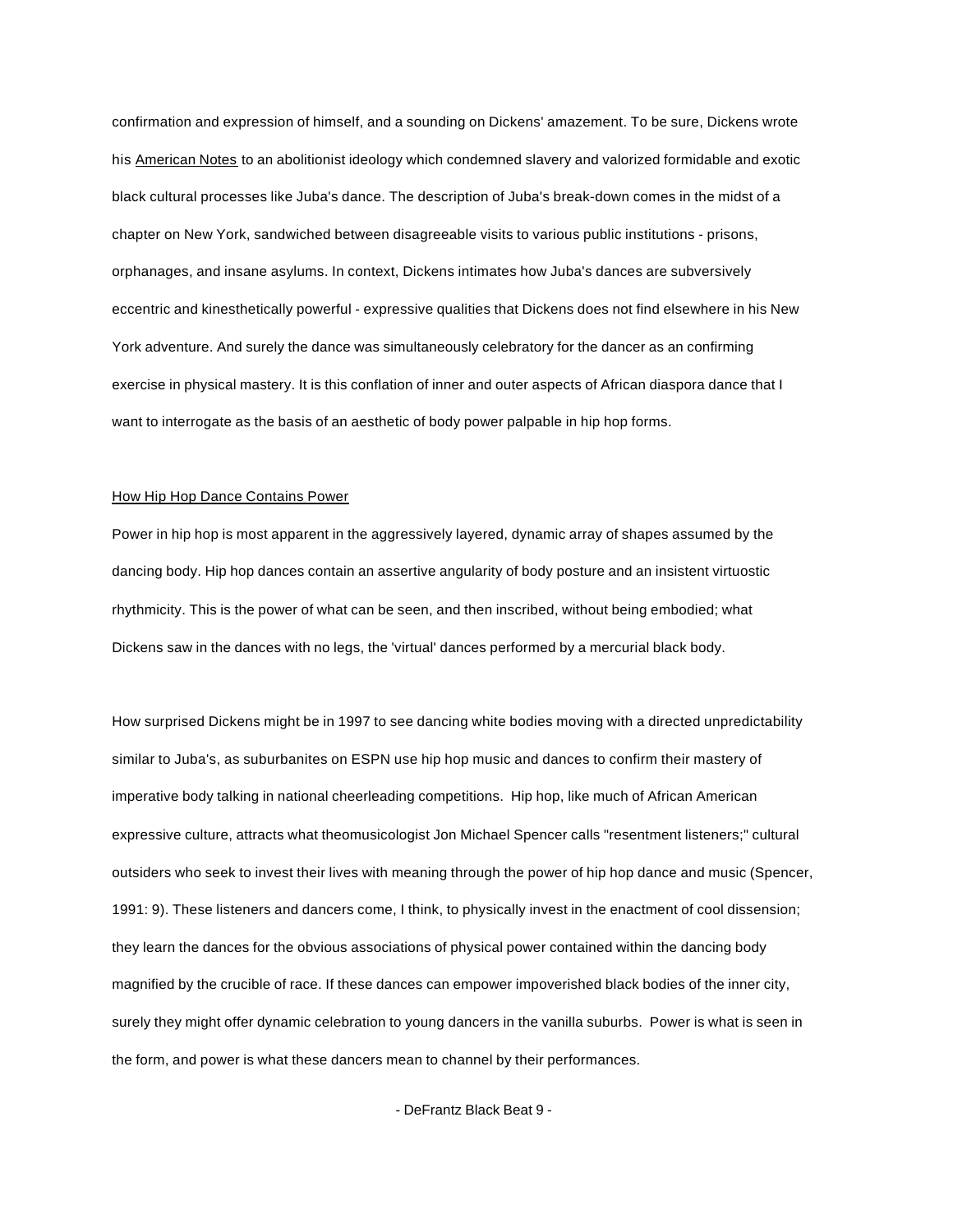Hip hop dances also gain power from their subversive [black] stance outside the moral law of [white] America. The black body in America has long been legislated and controlled by political systems both legal and customary. In social dance, the black body achieves a freedom from traditional American strictures defining legitimate corporeality. The dancing black body, responding to and provoking the drumbeat, acts performatively against the common American law of black abjection. "Speaking well" in terms of black social dance defies--temporarily--systematized oppression.

In a seminal essay on African diaspora dance titled "An Aesthetic of the Cool," Thompson asserts that hot is always balanced by cool, and that all the aesthetic canons work toward social and artistic synthesis (Thompson, 1966).<sup>6</sup> This synergistic notion may help us understand the seriousness, or "attitude" of hip-hop. The cool facial mask dancers employ in hip hop is a symbolic reference to hip-hop's attitude, which reflexively claims direct descendence from African aesthetics of facial masking. The inscrutable facial mask is a symbol of focused energy; an embodied creative gesture which forces attention from the mouthpiece to the whole body which talks in the dance. The cool, hard face works with the hot, busy body; alternately, a composed, stretched body may be finished by a hot, yawning face. It is also a performance strategy which has to do with competitive strains of black expressive culture. Focused energy in the battle dictates the composed facial mask.

But notice how the separation of audience from performer across cultural and racial lines disperses the power of hip hop dance as a tool of battle. The ESPN cheerleaders smile aggressively as they work to rouse the crowd. Performing similar movements in another context, black dancers in a nightclub hold their faces seriously, dancing an impromptu battle with a focused facial mask. Dance which is designed to please or rouse an audience is different from dance of protest or personal expression. But because dancing black bodies in America are inevitably taken to be performing dances of celebration by cultural outsiders, their dances, as viewed by an immobile audience, are not necessarily actionable. Audiences may sense the submerged political transcript of hip hop dance, but what, they wonder like Dickens, what is this to them?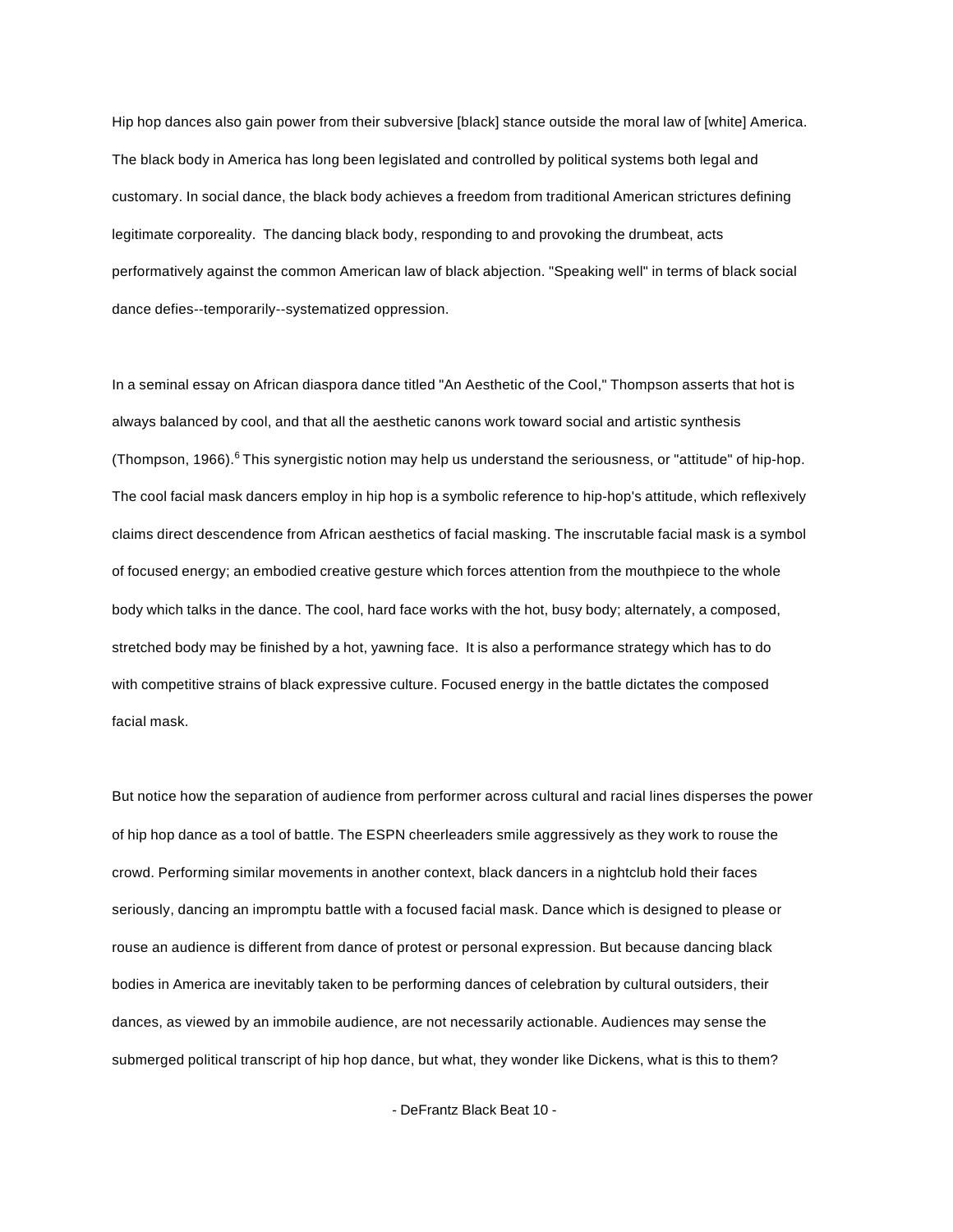Consider Hazzard-Donald's assertion that : "Hip hop's outwardly aggressive postures and gestures seem to contain and channel the dancer's rage" (Hazzard-Donald, 1996: 229). To what end? Channeling rage into dance so as to disperse anger? Or to express anger? Hip hop theorist Tricia Rose suggests that "oppressed people use language, dance, and music to mock those in power, express rage, and produce fantasies of subversion" (Rose, 1994: 99). In this, hip hop dance prepares its black dancers to do battle with oppressive societal forces. Can it accomplish similar goals for its white dancers? Can it fulfill competitive ambitions which arise in cheerleading competitions; ambitions beyond the physical release of movement driven by 'rage?'

# Sacred Dimensions - Groove Is In The Heart

Black power in social dance structures is a sacred holding, a trust of rhythmic legibility and cultural responsibility. We "represent the real" through the dance, accessing its common, speech like denominators; making phrases which can be understood by others; becoming the dance. Honesty and eloquence in body talking are linked to a purity of intention in motion. Theomusicologist Jon Michael Spencer calls this everpresent spiritual quality "the untouchable rhythmicity of black music and dance [which] have always helped connect people of African spirituality with the cosmic forces that enable healing and sustenance" (Spencer, 1995: 10). In this model, the forces that drive the dance are intangible, and power in the dance is attained by aligning ourselves with the submerged rhythmic and linguistic potentials of the beat. Working in the service of a communal conversation with others, the dancer creates dialogue by making the beat visible and shaping its accents into coherent phraseology. Ironically, the body creates the movement, but the body as a physical entity disappears in the midst of its own statements.

As Abrahams suggests, expert social dancers who enter the realm of entertainment for an integrated, but mostly white, audience become the object of a bifurcated gaze. In an essay detailing links between theatrical dance and religion, African American Studies scholar Philip Royster discusses emcee Hammer as a "griot with shamanic skills, whose singing and dancing show black folk how they can not merely survive but thrive in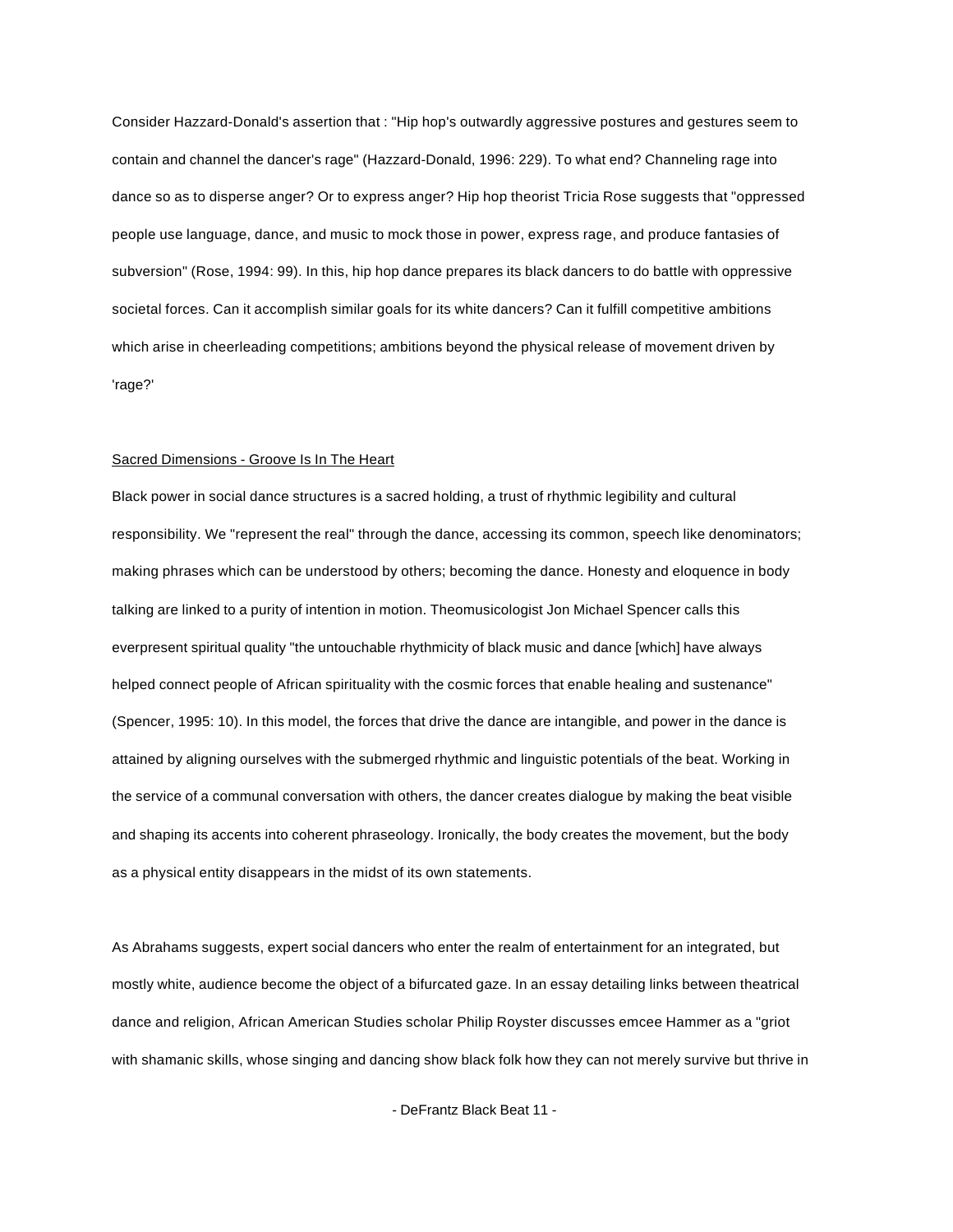a spirit of praise" (Royster, 1991: 61). Hammer's short-lived but significant popularity as a dance artist spoke to a core audience of African Americans familiar with the spiritual dimension of his dance, as well as an international audience amazed by his virtuosity. The connection of spirituality and social dance is not casual, as Malone reminds us, and the best dancers in the black tradition are considered to be those who can tap into the spirituality of the dance: "African American musicians, dancers, and singers all testify to the spiritual dimension of their art" (Malone, 1996: 29). In other words, serious 'body talking' dancers manifest aspects of spiritual strength displayed and understood as such by their collaborating audience.<sup>7</sup> If spirituality is accessed by good dancing, religiosity may, then, be the unspoken subject and source of the dancer's action, its root. Again, the dancing body disappears in the creation of motion, but here, in the service of spirituality.

The dancing body is itself considered the generative force of movement only through the act of stylization. In this process of personal invention, the dancer approaches a goal of purity, of expressing the self by manipulating basic movement utterances. This process provides the dynamic underpinnings of hip hop as "a never-ending battle for status, prestige, and group adoration, always in formation, always contested, and never fully achieved" (Rose, 1994: 36). The social process which gives rise to black social dance will never be ended; hip hop offers only the contemporary manifestation of that cultural and political process.

### Formal Aspects of Hip Hop - Jinglin' Baby

The formal characteristic most obvious to dancers and viewers of hip hop dance is the bounce. The bounce in hip hop is a recoil, a triage before the next skip. Body power draws from the illusion of physical weightiness, of neediness, of the voracious consumption of space. Physical virtuosity is also a function of the hip hop sound, present in the skill of the mixmaster's arrangement of pre-existing music into an interlocking wall of beats. For dancers, weightiness and aggressive physicality - unchecked virtuosity - lead us into the beat.

Hip hop virtuosity is an alignment of physical tension [hardness] with politicized blackness unique to the postcivil rights era. This is a virtuosity of precision and attack; of finish joined to flow. The movement startles the

- DeFrantz Black Beat 12 -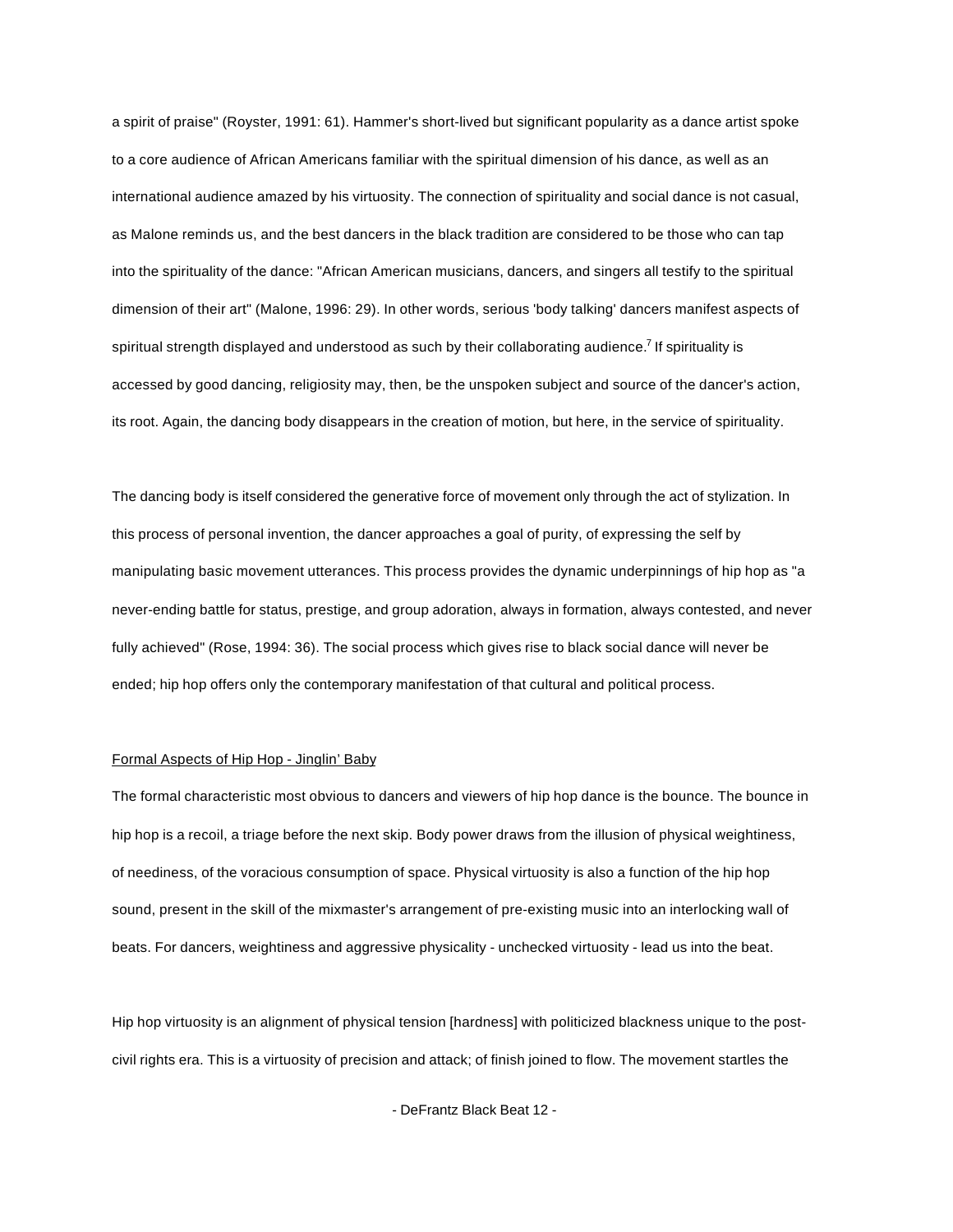viewer with angularity and asymmetry; with an outwardly-explosive directness of precision unknown to earlier black American social dances. According to West, rap music "Africanizes African American popular music accenting syncopated polyrhythms, kinetic orality, and sensual energy in a refined form of raw expressiveness - while its virtuosity lies not in technical facility but rather street-talk quickness and linguistic versatility" (West, 1992: 292). This raises an alternative issue: is softness unwelcome in hip hop dance?

Perhaps. To dance hip hop, the body is held "tight;" that is, focused, with strong weight, and capable of an explosive suddenness. Because the body dances a complex array of interlocking rhythms, percussive accents of isolated body-parts pop out in unexpected phrasing. These performed accents help to ground alternative rhythmic conceptions of the beat; to keep it fresh; to allow the dancer to re-enter the same beat in many different ways. To my mind, it is the tightness of the body that speaks most to a hip-hop dance aesthetic. These dances are fundamentally concerned with controlling the body, holding it taut, making it 'work' in a fragmented manner which echoes the sampled layering of hip-hop music. These dances look different from their predecessors, because of their unabashed hardness, their visible intimations of complex meter at work, and their palpable projection of a physical dynamism.

Hip hop dance is also fun, which offers its dancers a mechanism to express kinetic musicality with a bravado that is easily consumed by an immobile audience. Consider the strange, short-lived popularity of breakdancing, an elaborate social dance form originated by teenage Latino and African American males in the South Bronx of New York City, circa 1970. Breakdancing began as a form of fighting, a mixture of physically demanding movements which exploited the daredevil prowess of their performers, and stylized punching and kicking movements directed at an opponent. A descendant of Capoeira, the Brazilian form of martial arts disguised as dance, breaking developed as the original movement aspect of rap music when breakdancers filled the musical breaks between records mixed by disc-jockeys.

The elaborate spins, balances, flips, contortions and freezes performed by breakdancers required extreme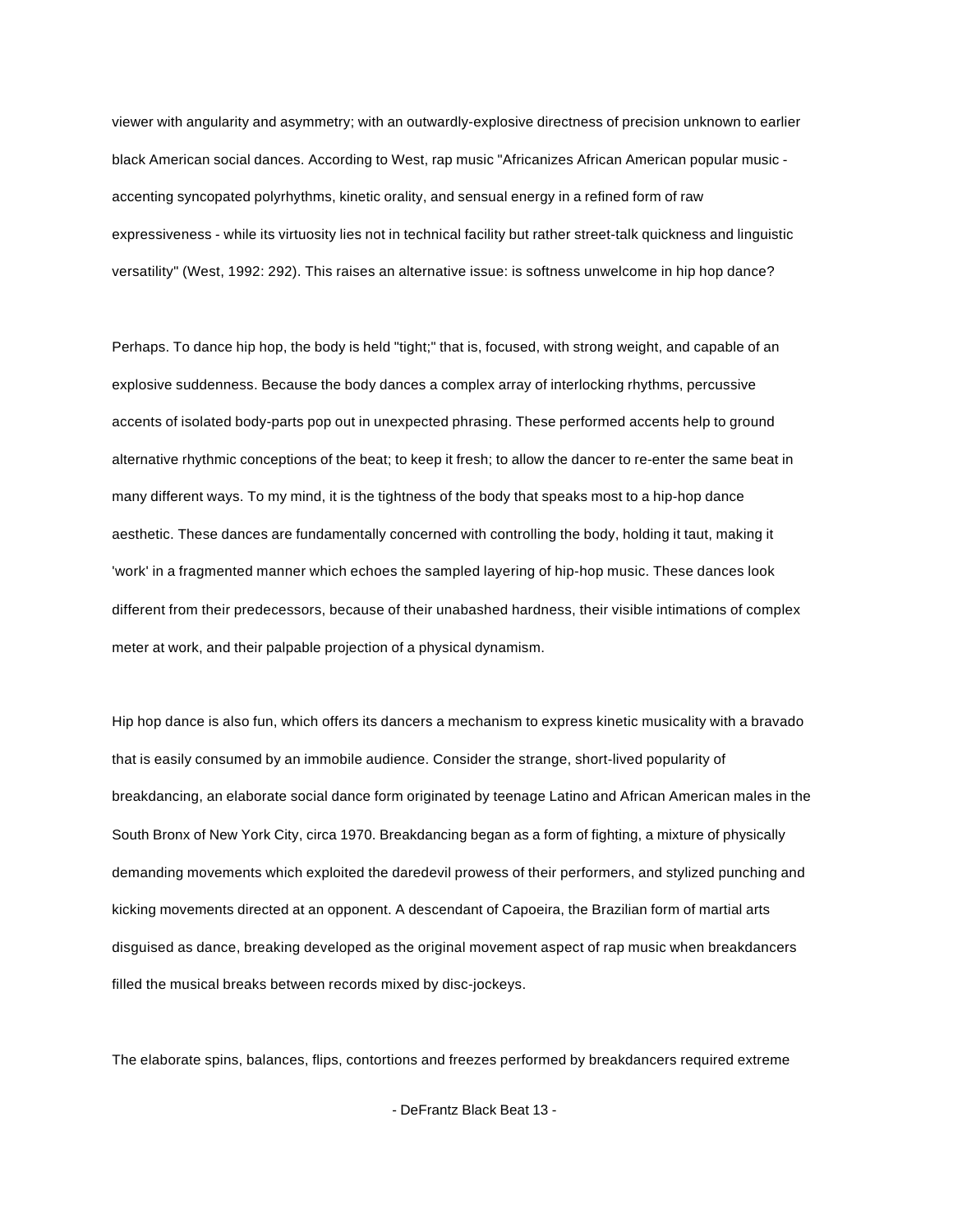agility and coordination. Real physical danger surrounded movements such as the "windmill," in which dancers spun quickly supported only by the shoulders, or the "suicide," in which an erect dancer would throw himself forward to land flat on his back. The competitive roots of breakdancing encouraged sensational movements such as multiple spins while balanced on the head, back, or one hand. Dancing crews met on street corners, subway stations, or dance floors to battle other groups with virtuosity, style, and wit determining the winner. In these style wars there were no 'judges' per se, rather, the dancers agreed on the winner at the moment of victory. In competitive strains of black social dance, there is no balloting or predetermination of the winner; victory is conferred intuitively by all the participants.

Clearly, breakdancing possessed an inner logic which grew from its competitive background, and a simultaneous outer flamboyance which engendered its popularity for non-participating audiences. But what is lost in the shift from a social form with actionable consequences - the confirmation of victory or defeat - to a repeatable form admired by a crowd? How is the power of the body or of the dance diminished in this transference? If the audience doesn't know how to 'read' the dance, can the dance speak? According to Hazzard-Donald, movement from a black social sphere to a [white] mainstream defused its expressive capacities: "Breaking's introduction to the general public by the mass media in April 1981 surely marked the beginning of its decline as a functional apparatus for competitive challenge among rival groups or individuals" (Hazzard-Donald, 1996: 227). But does the commodification of the form for an audience of cultural outsiders somehow unmark breakdancing as an invention of the black diaspora and a manifestation of body talking? As Rose notes, "for many cultural critics, once a black cultural practice takes a prominent place inside the commodity system, it is no longer considered a black practice - it is instead a 'popular' practice whose black cultural priorities and distinctively black approaches are either taken for granted as a 'point of origin,' an isolated 'technique,' or rendered invisible" (Rose, 1994: 83). But what is taken for granted in the movement from the realm of expressive social dance to commodity for hip hop dance forms?<sup>8</sup>

If unique, individual authorship is assumed as a component in the creation of dance style, then the

- DeFrantz Black Beat 14 -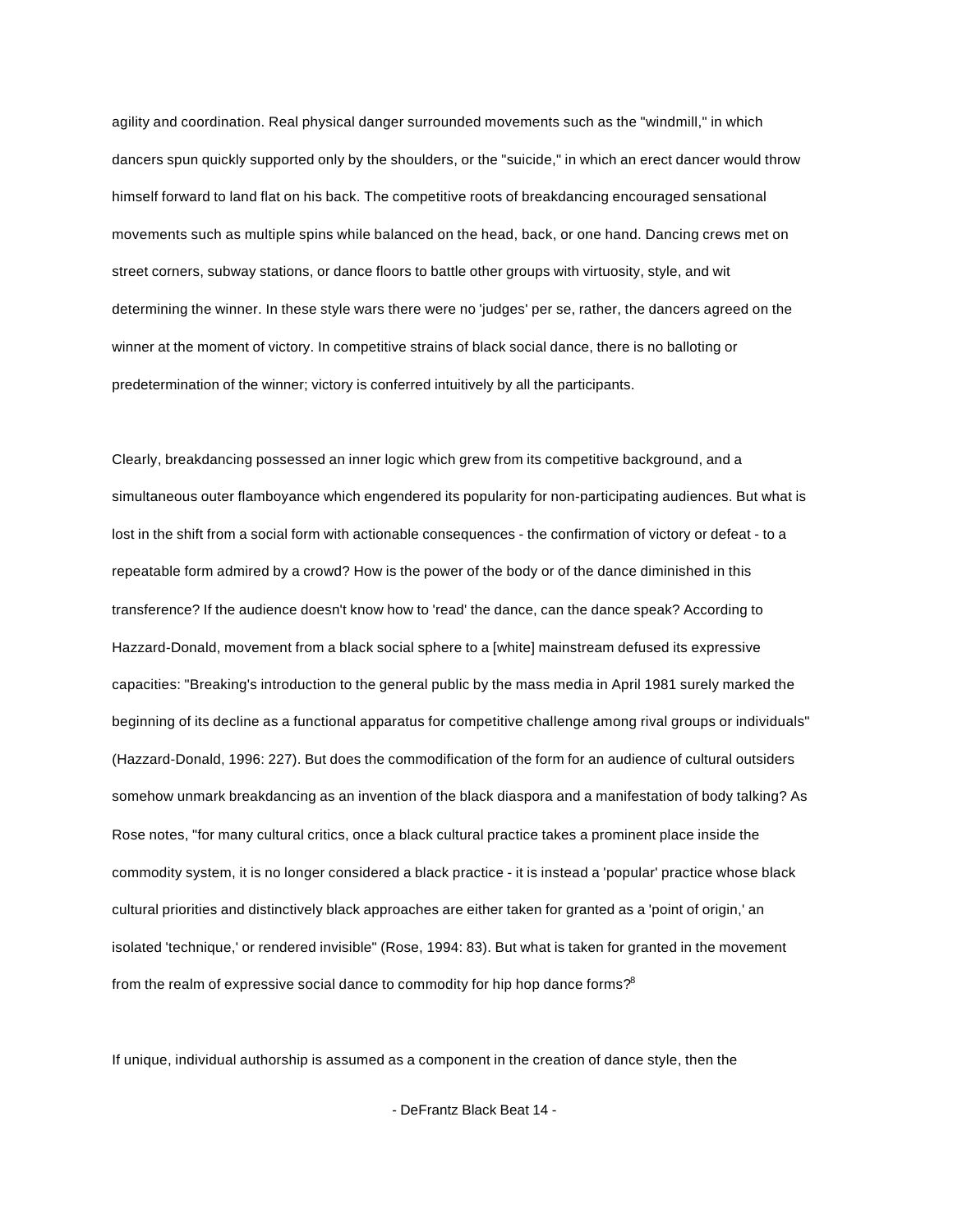amplification of hip hop style may not be possible through the simple magnification of dancing bodies moving in unison. In other words, copying steps only achieves a repetition of outward shapes, as opposed to a rearticulation of the communicative desire which drives the dance. We may repeat what is done by the body, rather than what is willed by the act of dancing--personalized speech. In this repetition, the intimations of actionable assertion may still be present, but the ability of the dance to tap into religiosity or generate action- its core power--becomes stalled in a stuttering through phrases repeated incompletely and without modulation.

Black social dances physicalize a continuity of performative oratory for Africans in diaspora. Dances offer greeting and debate; a mode of cultural identification and recognition which links African Americans in corporeal orature. Participation in the larger black culture involves the successful attainment of social dances and the invention of individual movement style as a marker of identity. According to Malone, collaborative body talking through social dance "automatically ensures a certain degree of dynamism because the demands of the audience for dynamic invention and virtuosity prevent the performer from delivering static reproductions of familiar patterns or imitations of someone else's hard-earned style" (Malone, 1996: 35). The call and response mode of performance embraces an inclusionary aesthetic of creativity and invention, in that "call-and-response implies that every part of the community is important to its continuity and richness, that every one has a voice and, through it, the power to act, enact, react" (Gottschild, 1996: 144). For hip hop dancers, this participatory call and response mode also provides generous space for weighted male and female presence in the dance.

The basic vocabulary of hip hop dance--its stylistic mandates of taut body positions which could mirror tensely-honed electronic drumbeats--emerged alongside technological developments in music. Films and music videos cemented the public vocabulary of hip hop dance quickly. In the realm of breakdance, for instance, while Charlie Ahearn's film Wild Style (1982) offered a window to burgeoning breakdance culture, this independently-produced effort was eclipsed by a thirty-second breaking sequence in **Flashdance** (1983)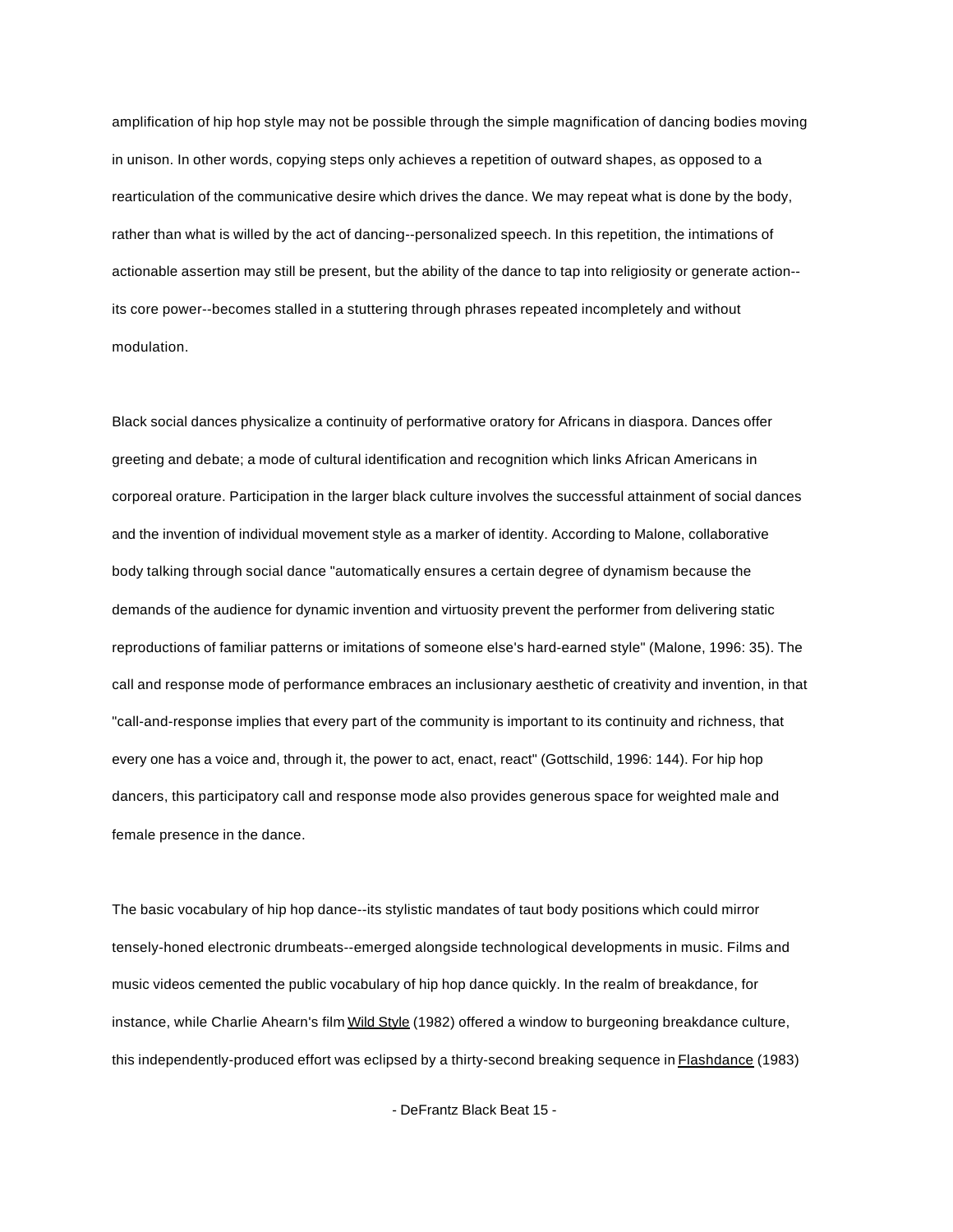which pushed the form to international attention. Other major studio releases quickly cashed in on breakdancing's sensational appeal, including Breakin' (1984) which starred Shabba Doo (Adolfo Quinones), an important breakdance choreographer from Chicago; and Harry Belafonte's Beat Street (1984) which featured the New York City Breakers. Although these films offer predictable formulaic narratives of hip hop culture as adolescent exotica, they capture the urgency and immediacy of corporeal oratory contained by hip hop social dances.

These films also contributed to the movement of hip hop dance from the competitive, masculinized realm of ritualized battle to an integrated social space which accommodated dancing by men and women. According to Hazzard-Donald, "In its early stages, hip hop rejected the partnering ritual between men and women; at a party or dance, hip hop dance was performed between men or by a lone woman" (Hazzard-Donald, 1996: 225). If early hip hop dancing in the social sphere "aggressively asserted male dominance" (Hazzard-Donald, 1996: 226), movement of the dance into the commercial region marshaled its availability for women. The films allowed women access to hip hop's hard edges. For example, in Flashdance, the heroine accomplishes her dance audition for the local ballet company by copying the breakdance moves she witnessed performed by a group of young men. The popular television dance group "The Lockers," an early proponent of hip hop dance styles, included women and men among its numbers from its inception. It may be argued that all social dance contains roles for men and women defined by gender; but as a solo form, hip hop dance generally resists this sort of gendered categorization.

# The Academy Breaks

Hip hop has inspired movement beyond the dance floor, and some of the sharpest breaks and flamboyant versionings of hip hop style have occurred within the academy. This response to hip hop has been at least two-pronged: younger scholars, who typically begin their careers following a path of study set forth by their mentors, find themselves creating new points of entry to African American studies building on their experiential awareness of cultural processes in action; while established scholars of literature and cultural

- DeFrantz Black Beat 16 -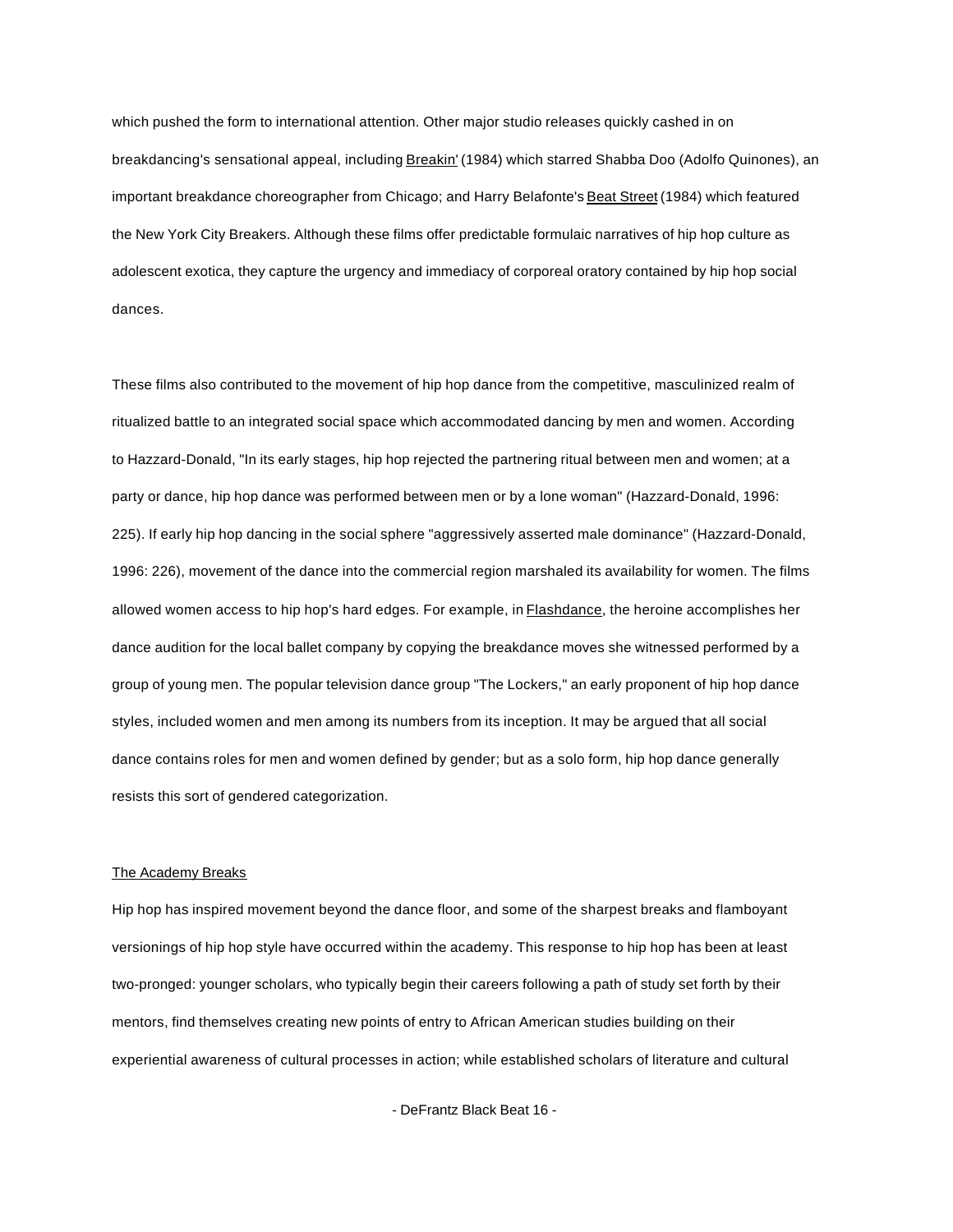studies work to connect social dance and music with their larger areas of humanist inquiry. For older scholars, the powerful dancing body in hip hop appeals to the nostalgic desire for physical action; it offers a physical confirmation of cultural sustenance and generational rebirth. Younger scholars who have grown up fired by hip hop's technology-strewn landscape embrace the physical release of the dance forms even as they migrate from house party to nightclub to television, and its music moves from turntable to radio, to magazine op-ed pages, and finally courtroom. As Dyson notes, "Rap has almost single-handedly reignited popular and academic interest in black oral practices, spawning articles, books, journalism, conferences, and impassioned conversation across a variety of racial, sexual, ideological and class boundaries" (Dyson, 1992: **269?**).

Although this will surprise few interested in dance or corporeality, little of the scholarship referring to hip hop culture is grounded in any of the creative disciplines which give rise to its forms. Often, manifestations of hip hop culture are used by scholars to construct arguments about race. For example, literary and cultural theorist Houston Baker admits in the introduction to Black Studies, Rap, and the Academy that he initially set out to draw a history of black studies, but the imperative power of rap intervened, and large, block-styled letters spelling RAP define the cover of his book. In the text Baker uses rap as a call to arms for black studies, a call for a hybrid pedagogy for the 1990s which can enact a "black studies sounding of form" (Baker, 1993: 85 ). But in writing from outside of hip hop's dances, Baker's analysis seems to fetishize the recorded music and its agent, the disc jockey, over the dances and dancers which inspire them.

For example, Baker argues for the foregrounded presence of a performing body in hip hop - the emceeing rapper. Technological developments "produced a rap DJ who became a postmodern ritual priest of sound rather than a passive spectator in an isolated DJ booth making robots turn.... The high technology of advanced sound production was reclaimed by and for human ears and the human body's innovative abilities" (Baker, 1993: 89). In some sense, then, hip hop's disc jockey restored the primacy of live performance to black popular music. In another passage, Baker confirms the centrality of oral performance in hip hop, since

- DeFrantz Black Beat 17 -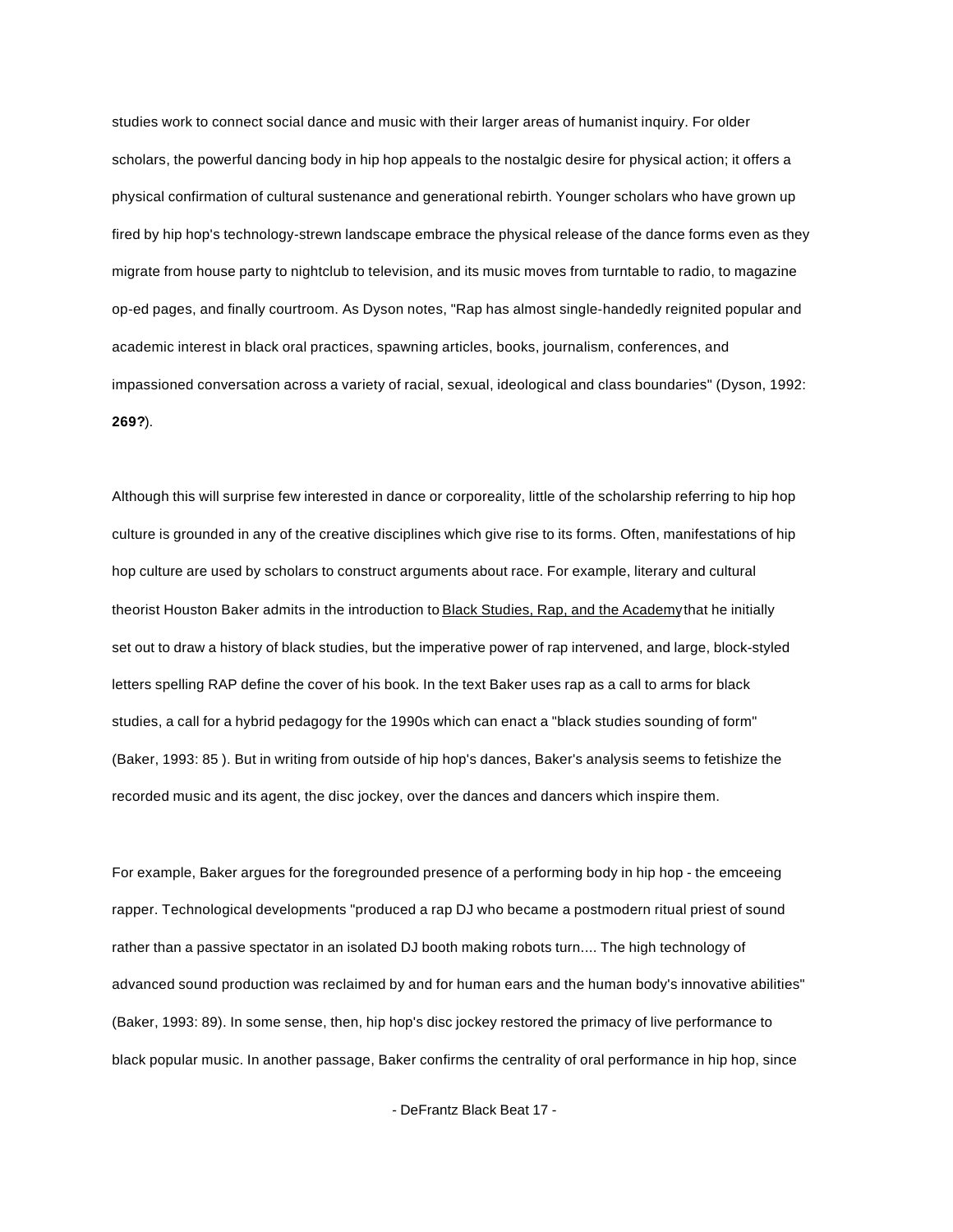"technology can create a rap disc, but only the voice dancing to wheels of steel and producing a hip hopping, responsive audience gives testimony to a full-filled *break*. You ain't busted a move, in other words, until the audience lets you know you're in the groove" (Baker, 1993: 92). Sounding on hip hop style in his very phraseology, Baker suggests a participatory connection between music and dance which black expressive culture, in effect, demanded of hip hop.

In obvious response to hip hop's aesthetic provocations, Jon Michael Spencer edited "The Emergency of Black and the Emergence of Rap" as a special issue of the theomusicological journal **Black Sacred Music** (Spencer, 1991). Essays in this groundbreaking volume focused almost exclusively, and myopically, on the lyrics of recorded raps. Still, rap music, as a component of hip hop culture, provided the impetus for a survey of the political emergency of contemporary black life. Stressing commonalities in imperative speech, Spencer's preface acknowledged that "the black scholar cannot afford to be separated from the black rapper, and vice versa. Neither can we allow the audiences of these two 'teachers' to be divided, lest divided they fall" (Spencer, 1991: v). Connections between academicians and performers are key since "both the rapper and the engaged scholar seek to provide the black community with a Wisdom that can serve as the critical ingredient for empowering the black community to propel itself toward existential salvation, that can overcome disempowering, genocidal, hell-bent existence" (Spencer, 1991: v). For Spencer, the distance from the rapper's podium to the scholar's podium is short, separated only by "differences of style and strategy: the black scholar's 'insurrection of subjugated knowledges' is carefully calculated, while the rapper's insurgence is wholehearted and absolute" (Spencer 1991: vii).

In a separate volume, Spencer revisited the connections between rap music and corporeality with an enlightened awareness of the music's physical components: "Despite its aspect of intellectual insurgency, rap is first and foremost exhausting to the body; for it is the body, not the rational understanding, that is the absorber of rap's rhythms" (Spencer, 1995: 145). Although Spencer, like West, denies a rational understanding of the body, the connection of the music to its physical provoker and respondent predicts

- DeFrantz Black Beat 18 -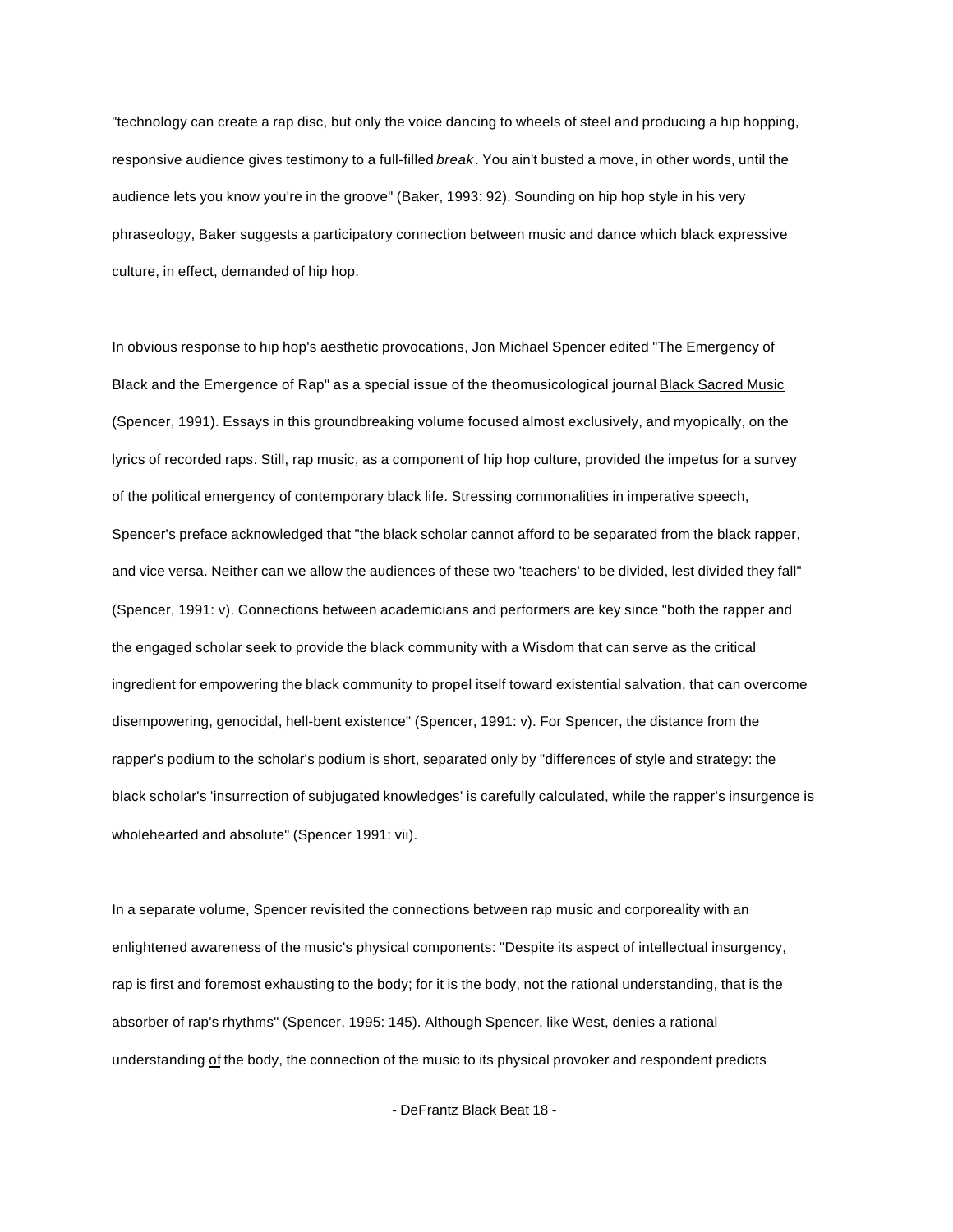theoretical work which aligns the components of black expressive culture. The performative aspects of music, dance, and orality in black expressive culture are intertextual, rational, and theoretical.

### Conclusion

Black social dance structures offer a site of performative body talk inhabited by several audiences simultaneously. As Malone asserts, among African Americans, "the power generated by rhythmical movement has been apparent for centuries in forms of work, play, performance, and sacred expressions" (Malone, 1996: 36). Contemporary versions of these dance structures--hip hop dances--continue this construction of actionable physical expression which belongs to the realm of art as life. While stationary audiences may sense the imperative power of hip hop dance, they often fail to interpret the movements effectively; they fail to read the dances as actionable. Without recourse to the spiritual vocabulary which inspires movement, without talking back with the body, it may be impossible to interpret and write about black social dances effectively.

Considered within a frame which includes an immobile [white] audience, the prevalent underlying action of movement in hip hop dances, is "j'accuse," spoken by young people of color to those in power who would ignore them. These are emphatic dances of presence which belong to the realms of the lucid and the ludic. The body in these forms dances about unequal power relations, self-awareness, and kinetic fun; it creates pleasure in the personal layered statements of rhythmicity. These dances implicate all who would perform them to be in the pursuit of an efficacious corporeal orature. Their mastery can be achieved by any dancer–not only by black bodies–willing to investigate their powerful communicative potential. Ultimately these dances generate a physical statement of pleasure, inextricably bound up with the political frames of race continually surrounding modes of black performance in America.

- DeFrantz Black Beat 19 -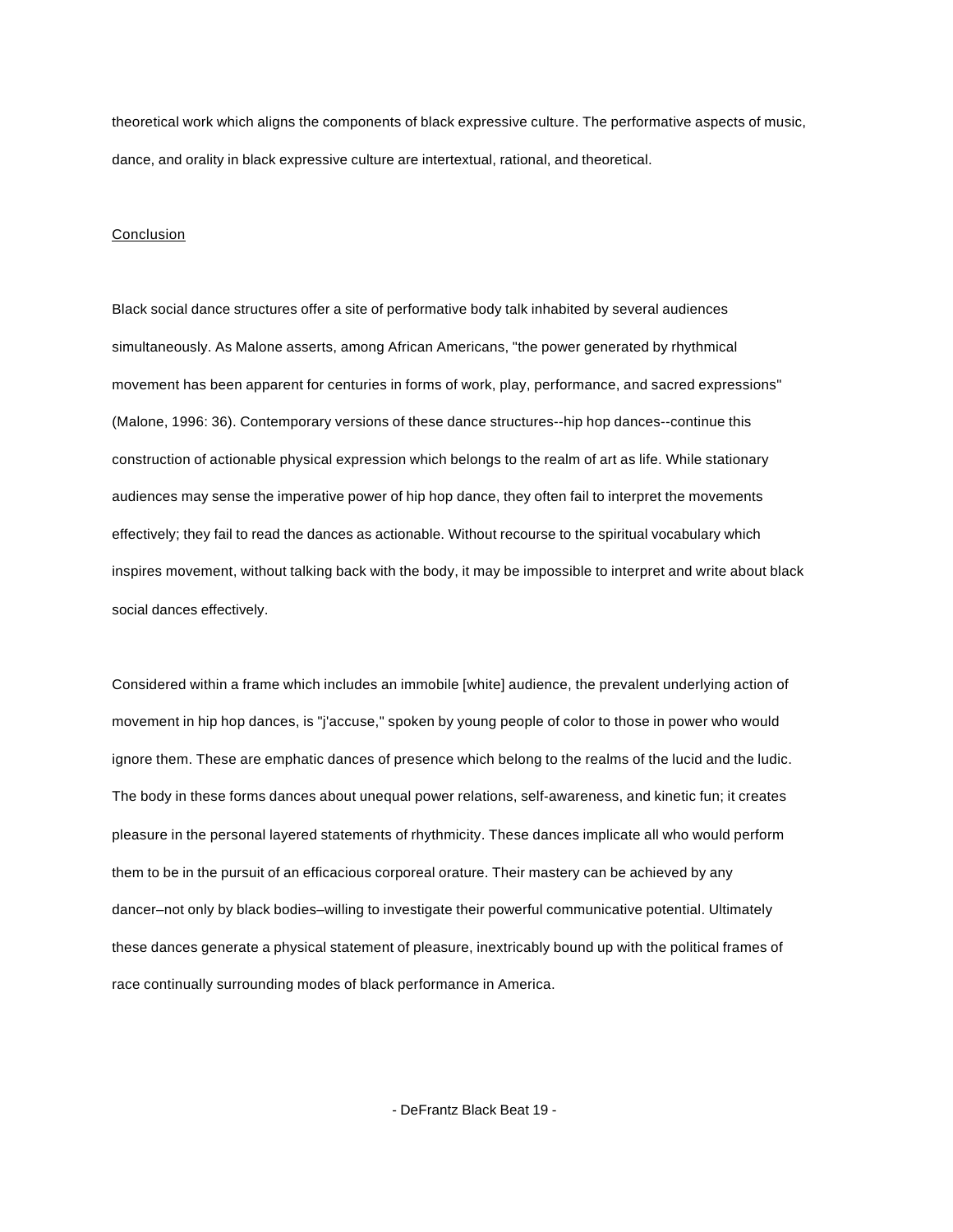# Bibliography

- Abrahams, Roger D. Singing the Master: The Emergence of African-American Culture in the Plantation South. New York, Penguin Books: 1992
- Baker, Houston. Black Studies, Rap, and the Academy. Chicago: The University of Chicago Press, 1993.
- Cayou, Dolores Kirton. Modern Jazz Dance. Palo Alto, Mayfield Publishing Company, 1971.
- Cross, Brian. It's Not About A Salary...: Rap, Race + Resistance in Los Angeles. London, Verso, 1993.
- Dickens, Charles. American Notes [1842]. Introduction by Christopher Lasch. Glouster, MA, Peter Smith, 1968.
- Du Bois, W. E. Burghardt. The Souls of Black Folks []. New York, Dodd, Mead & Co., 1961.
- Dyson, Michael Eric. "Rap Culture, the Church, and American Society." Sacred Music of the Secular City: From Blues to Rap, Jon Michael Spencer, editor, A Special Issue of Black Sacred Music: A Journal of Theomusicology, Volume 6 No. 1, Spring 1992. Durham, Duke University Press, 1992: 268-273.
- Gottschild, Brenda Dixon. Digging the Africanist Presence in American Performance: Dance and Other

Contexts. Westport, CT Greenwood Press, 1996.

- Hazzard-Donald, Katrina. "Dance in Hip Hop Culture" by in Droppin' Science: Critical Essays on Rap Music and Hip Hop Culture edited by William Eric Perkins, Philadelphia, Temple University Press, 1996: 220-235.
- Hazzard-Gordon, Katrina. Jookin':The Rise of Social Dance Formations Among African-Americans. Philadelphia, Temple University Press, 1990.
- Hinton, Robert. "Black Dance in American History." The Black Tradition in American Modern Dance, Gerald Myers, editor, American Dance Festival Program, 1988: 4-7
- Hughes, Walter. "In the Empire of the Beat: Discipline and Disco." Microphone Fiends: Youth Music & Youth Culture, Andrew Ross and Tricia Rose, editors, New York, Routledge, 1994: 147-157.
- Malone, Jacqui. Steppin' On The Blues: The Visible Rhythms of African American Dance. Chicago, The University of Illinois Press, 1996.

- DeFrantz Black Beat 20 -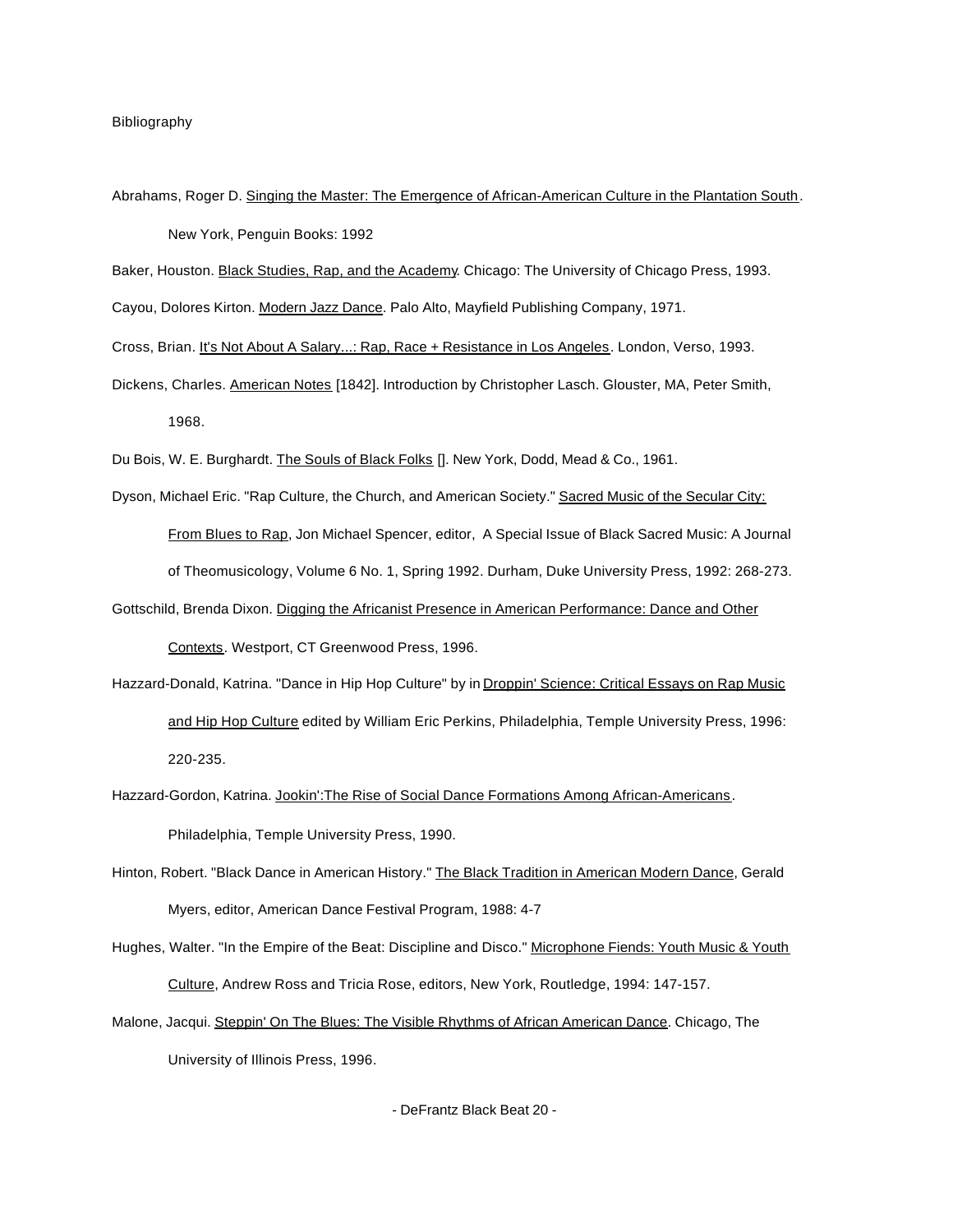- Primus, Pearl, "Primitive African Dance (and Its Influence on the Churches of the South)." The Dance Encyclopedia, Anatole Chujoy, ed., New York, A. S. Barnes & Co.,Inc., 1949: 387-389.
- Rose, Tricia. Black Noise: Rap Music and Black Culture in Contemporary America. Hanover, NH, Wesleyan University Press, 1994.
- Royster, Philip. "The Rapper as Shaman for a Band of Dancers of the Spirit: U Can't Touch This'." The Emergence of Black and the Emergence of Rap, Jon Michael Spencer, editor. Black Sacred Music 5, No. 1 Spring 1991: 60-67.
- Sedgwick, Eve Kosofsky. Tendencies Durham, Duke University Press, 1993.
- Spencer, Jon Michael. The Emergence of Black and the Emergence of Rap. Black Sacred Music 5, No. 1 Spring 1991.
- ------. Protest & Praise: Sacred Music of Black Religion. Minneapolis, Fortress Press, 1990
- ------. The Rhythms of Black Folk: Race, Religion, and Pan-Africanisms. Trenton, NJ, Africa World Press, Inc., 1995.
- Stearns, Marshall and Jean. Jazz Dance: The Story of American Vernacular Dance [1964]. New York, Schirmer Books, 1979.
- Tate, Greg. "Diary of a Bug." Villange Voice November 22, 1988: 73.
- Thompson, Robert Farris. African Art in Motion: Icon and Act. Berkeley, University of California Press, 1963
- ------. "Dance and Culture, an Aesthetic of the Cool: West African Dance." African Forum 2, no. 2; Fall 1966 :85-102.
- ------. Flash of the Spirit: African & Afro-American Art & Philosophy. New York, First Vintage Books Edition, 1983.
- ------. "Hip Hop 101." Droppin' Science: Critical Essays on Rap Music and Hip Hop Culture edited by William Eric Perkins, Philadelphia, Temple University Press, 1996: 211-219.
- West, Cornel. "On Afro-American Popular Music: From Bebop to Rap." Sacred Music of the Secular City: From Blues to Rap, Jon Michael Spencer, editor, A Special Issue of Black Sacred Music: A Journal of Theomusicology Volume 6 No. 1 Spring 1992, Durham, Duke University Press, 1992: 282-294.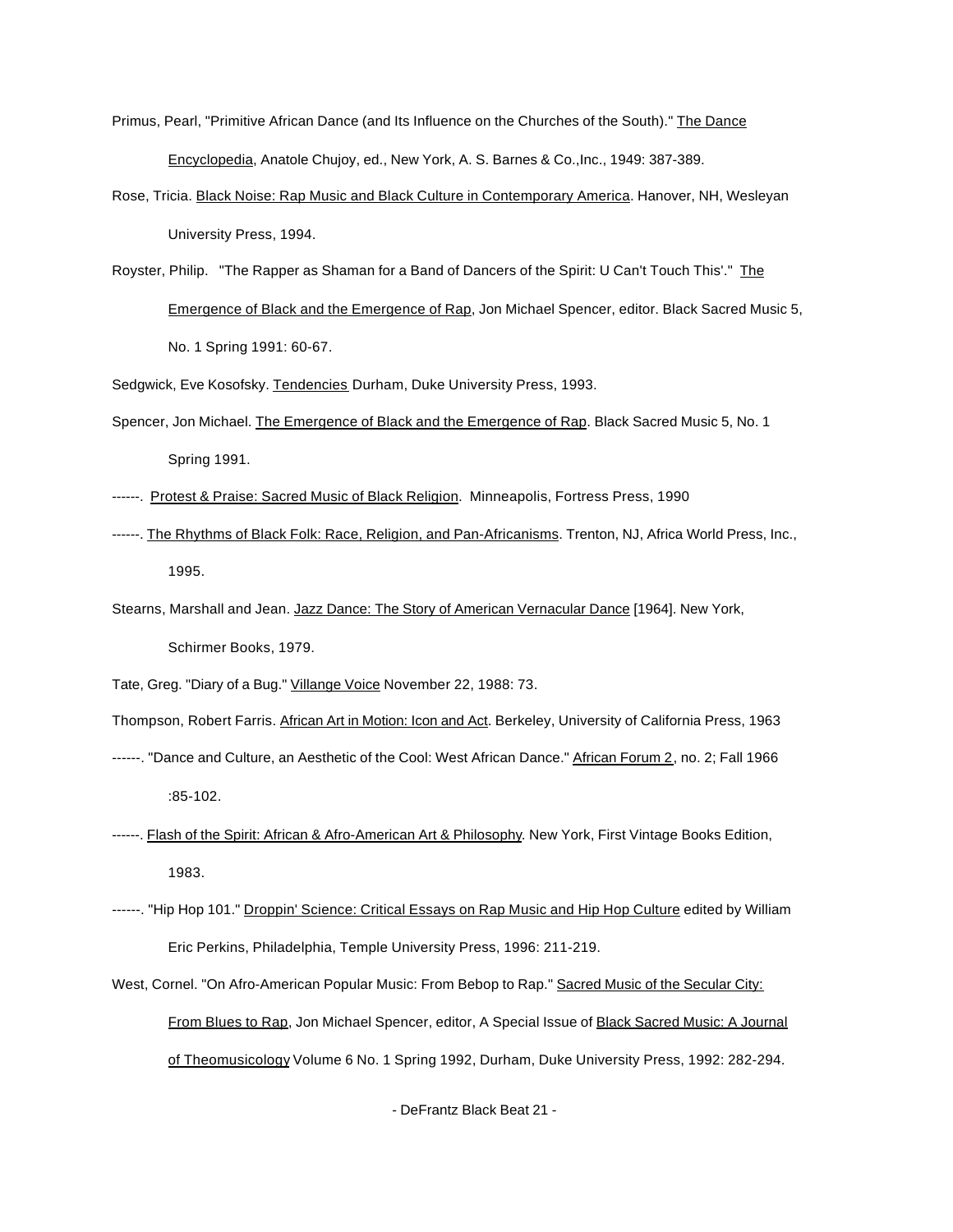#### Endnotes

- 1. I use the term "black social dance" to describe dances of the African diaspora not transferred to the concert stage, that is, diasporic dances performed and watched by other participating dancers. Here, I intend for the term "black" to imply a shared cultural and political heritage of Africans in diaspora, in particular those whose ancestors survived the Middle Passage.
- 2. I borrow the word "actionable" from legal parlance, where it conveys the sense of giving cause for [legal] action.
- 3. Hinton's argument cited above also suggests that black social dance emerged as an inevitability of the Middle Passage.
- 4. Hughes seems to imply that these two categories black expressive culture, represented by the black singing disco diva, and [white] gay culture, represented by the homosocial dancing bodies in gay clubs - assume a binary of irreconcilable difference: "...the evolution of disco is one of appropriation and integration, both exploitation and empathy; the negotiation between usually straight black women and usually white gay men seemed to open up and make visible all the various subject positions between these previously polarized identities. Since the actual author and audience of any disco song are both indeterminate, disco's racial, sexual and gender identity cannot be finally fixed as 'black music' 'women's music' or 'gay music'" (Hughes, 1994: 153). Of course, the intention of disco music as it evolved as dance music by and for black dancers, must be explored.
- 5. Nowhere does Thompson employ of the mistaken concept of 'polyrhythm' an impossibility to a dancer. The rhythms of African diaspora music and dance may become exceedingly complex, but they are also inextricably linked; it is unnecessary to separate one meter out from the next. Inside the dance, the separation of competing meters rarely occurs.
- 6. This synthesis corresponds to Cayou's articulation of "functionalism."
- 7. This collaboration is not possible for the frozen audience of competition judges, or the still bodies glued silently into the seats of a proscenium theater.

- DeFrantz Black Beat 22 -